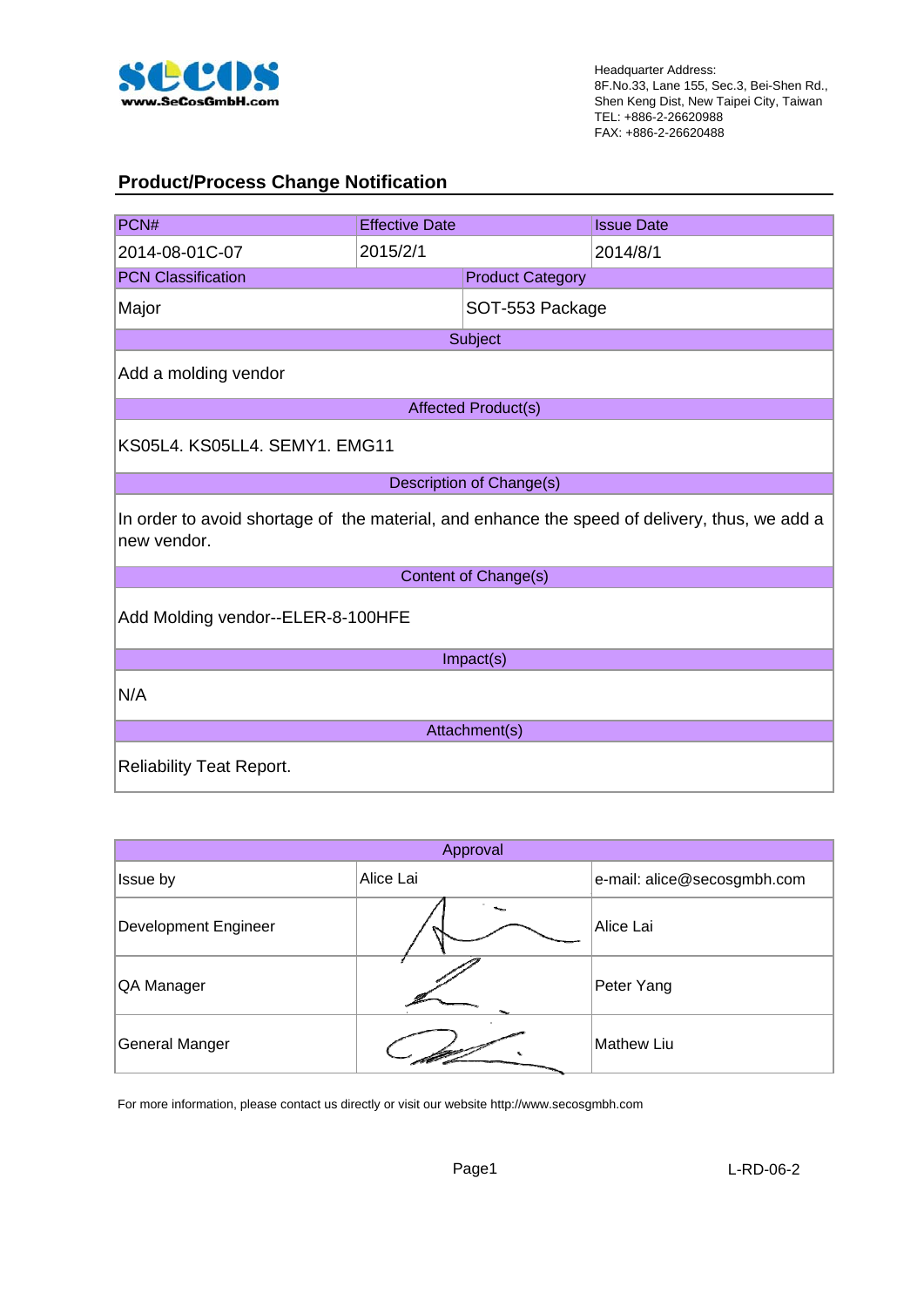

## **Reliability Testing Summary Report**

| Date: 2014/06/30<br>Document No.: SH14 -06-43                                                  |        |                                                                                                            |        |                                 |                                     |                        |               |
|------------------------------------------------------------------------------------------------|--------|------------------------------------------------------------------------------------------------------------|--------|---------------------------------|-------------------------------------|------------------------|---------------|
| <b>Test Item</b>                                                                               | P/N    | <b>Test Condition</b>                                                                                      | (LTPD) | <b>Sample</b><br><b>Numbers</b> | <b>Allow Fall</b><br><b>Numbers</b> | Fall<br><b>Numbers</b> | <b>Result</b> |
| <b>HTRB</b><br>High Temp<br><b>Reverse Bias</b>                                                | KS05L4 | $100 \pm 5^{\circ}$ C, $100\%$ VR,<br>$T = 1000$ hrs                                                       |        | 77                              | $\pmb{0}$                           | $\pmb{0}$              | <b>ACC</b>    |
| <b>HTSL</b><br><b>High Temperature</b><br>Storage Life                                         | KS05L4 | $150^{\circ}$ C, T = 1000 hrs                                                                              |        | 77                              | $\pmb{0}$                           | $\pmb{0}$              | <b>ACC</b>    |
| <b>PCT</b><br>Pressure Cooker<br>Test                                                          | KS05L4 | 121°C, 29.7PSIG,<br>168 hrs                                                                                |        | 77                              | $\pmb{0}$                           | $\pmb{0}$              | <b>ACC</b>    |
| <b>TCT</b><br>Temperature Cycle<br>Test                                                        | KS05L4 | $-55^{\circ}$ C/30min,<br>150°C/30min,<br>For 1000 Cycle                                                   |        | 77                              | $\pmb{0}$                           | $\pmb{0}$              | <b>ACC</b>    |
| <b>THT</b><br><b>High Temperature</b><br><b>High Humidity</b><br>Test                          | KS05L4 | $85 \pm 2^{\circ}$ C, RH= $85 \pm 5\%$ ,<br>1000 hrs                                                       |        | 77                              | $\pmb{0}$                           | $\pmb{0}$              | <b>ACC</b>    |
| H3TRB<br>High Temper High<br><b>Humidity Reverse</b><br><b>Bies Test</b>                       | KS05L4 | $85 \pm 2^{\circ}$ C, RH= $85 \pm 5\%$ ,<br>1000 hrs                                                       |        | 77                              | $\pmb{0}$                           | $\pmb{0}$              | <b>ACC</b>    |
| Solderability                                                                                  | KS05L4 | $245 \pm 5^{\circ}$ C, 5Sec the<br>inspected area of each<br>lead must have 95%<br>solder coverage minimum |        | 10                              | 0                                   | $\Omega$               | <b>ACC</b>    |
|                                                                                                |        |                                                                                                            |        |                                 |                                     |                        |               |
| Judgment:                                                                                      |        |                                                                                                            |        |                                 |                                     |                        |               |
| qualified<br>$\Box$ unqualified<br>Testing Start Date: 2014.05.05 Testing End Date: 2014.06.30 |        |                                                                                                            |        |                                 |                                     |                        |               |
|                                                                                                |        |                                                                                                            |        |                                 |                                     |                        |               |
| Tester: Leo Hsia<br>Approval: Peter Yang                                                       |        |                                                                                                            |        |                                 |                                     |                        |               |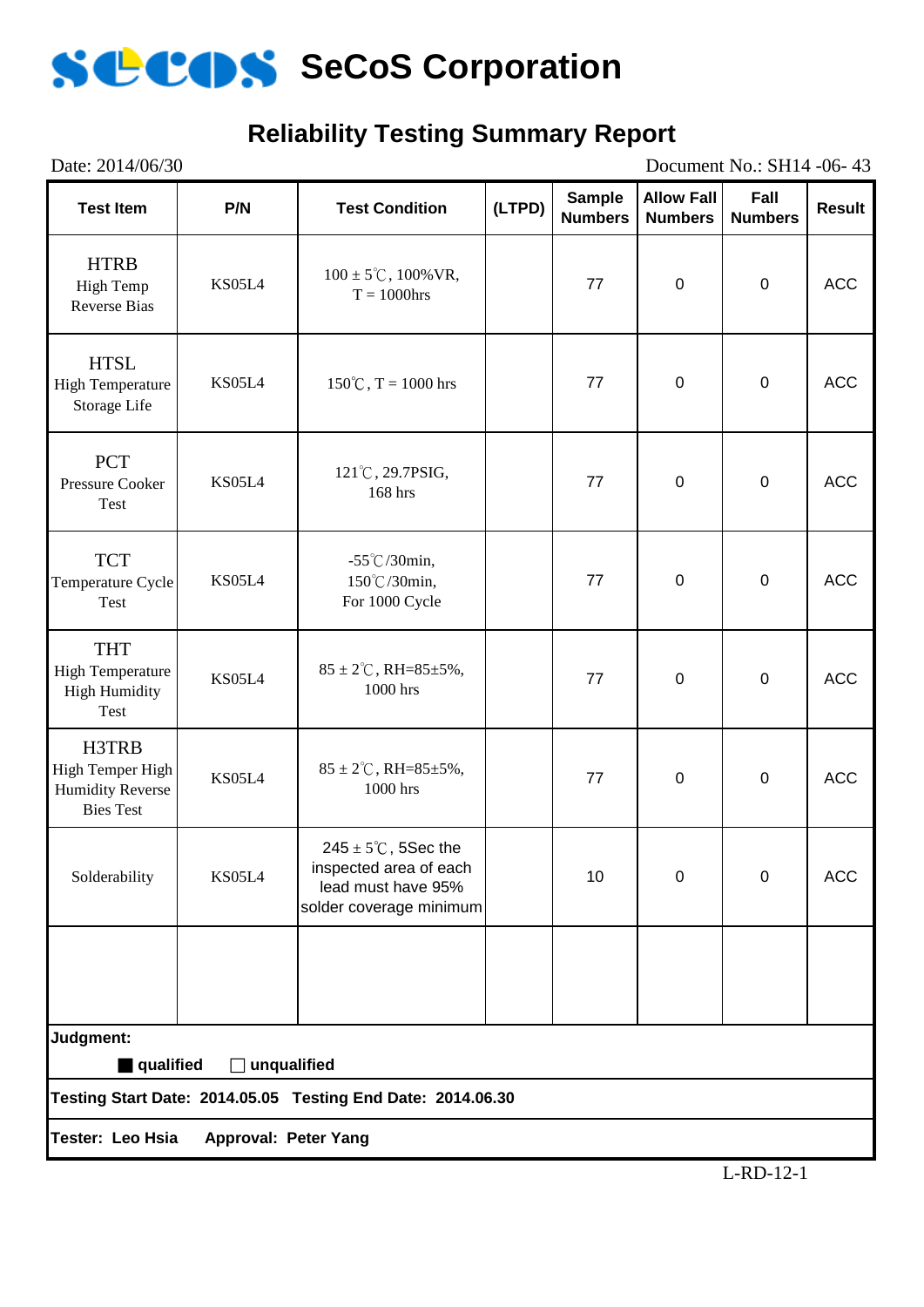

# **SCOS** SeCoS Corporation

## **Electrical Test Data**

Report No : T140630-043 Part No : KS05L4 Test Equipment: JUNO Test System DTS-1000 Test Condition: 25℃ Test Date: 2014.05.05 ~ 2014.05.05 Test Standard : Specifications Operator: Leo Hsia Test Condition : 6V>VBR>7.2V@I1=1mA, IR<5uA@VR=5V

| N <sub>o</sub> | $V_{BR}(V)$ | IR(uA)        |
|----------------|-------------|---------------|
| $\mathbf{1}$   | 6.409mV     | 0.169uA       |
| $\overline{2}$ | 6.673mV     | 0.118uA       |
| 3              | 6.382mV     | 0.107uA       |
| $\overline{4}$ | 6.560mV     | 0.110uA       |
| 5              | 6.532mV     | 0.359uA       |
| 6              | 6.397mV     | $0.240$ u $A$ |
| 7              | 6.381mV     | 0.114uA       |
| 8              | 6.379mV     | 0.341uA       |
| 9              | 6.584mV     | 0.263uA       |
| 10             | 6.659mV     | 0.170uA       |
| 11             | 6.418mV     | 0.043uA       |
| 12             | 6.680mV     | 0.277uA       |
| 13             | 6.643mV     | $0.205$ uA    |
| 14             | 6.367mV     | 0.375uA       |
| 15             | 6.369mV     | 0.115uA       |
| 16             | 6.491mV     | 0.383uA       |
| 17             | 6.439mV     | 0.290uA       |
| 18             | 6.689mV     | 0.265uA       |
| 19             | 6.715mV     | 0.234uA       |
| 20             | 6.462mV     | 0.262uA       |
| 21             | 6.675mV     | 0.059uA       |
| 22             | 6.500mV     | 0.328uA       |
| 23             | 6.682mV     | 0.097uA       |
| 24             | 6.546mV     | 0.236uA       |
| 25             | 6.650mV     | 0.117uA       |
| 26             | 6.472mV     | 0.177uA       |
| 27             | 6.590mV     | 0.138uA       |
| 28             | 6.551mV     | 0.206uA       |
| 29             | 6.578mV     | 0.207uA       |
| 30             | 6.518mV     | $0.068$ u $A$ |
| 31             | 6.396mV     | 0.147uA       |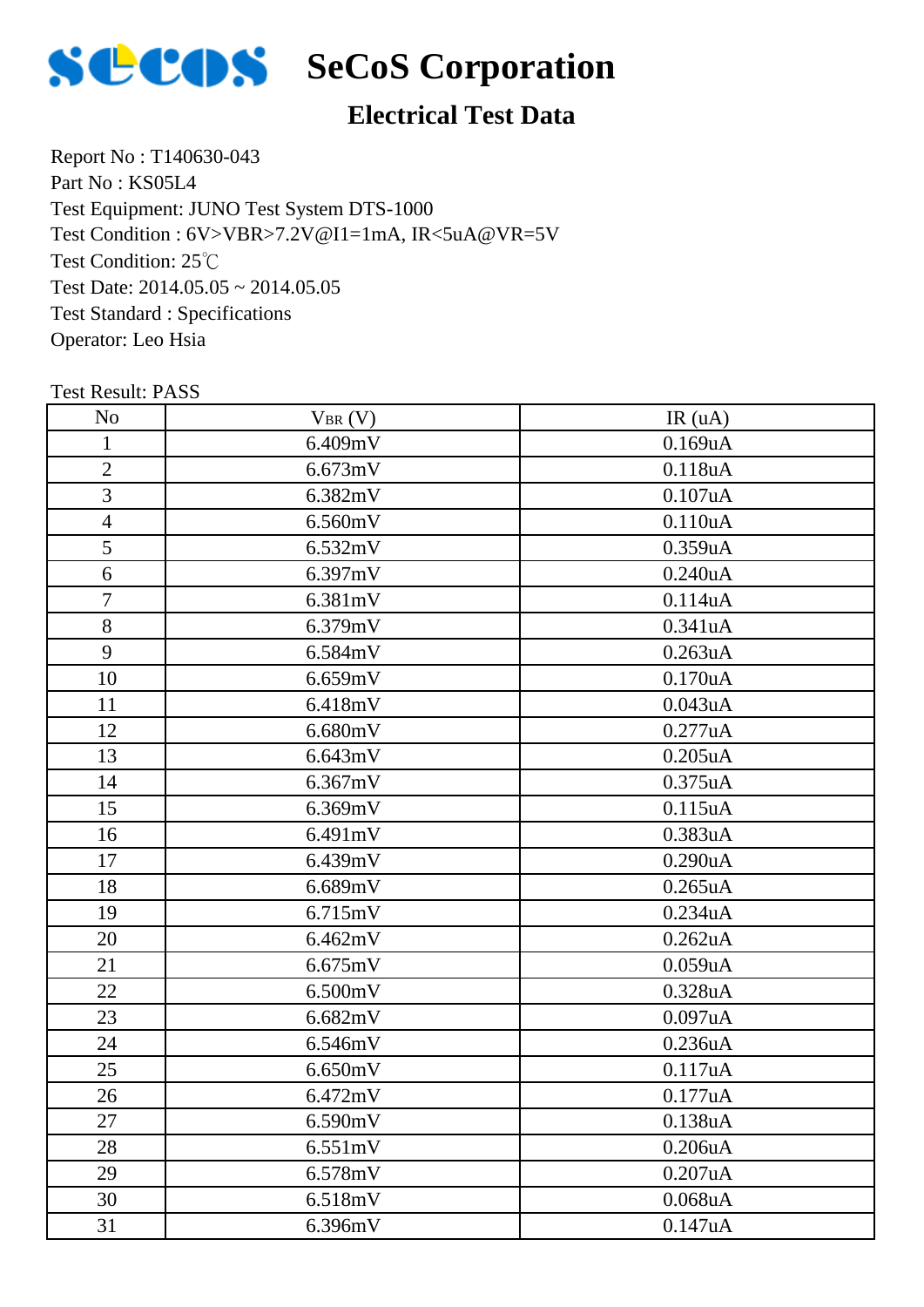

# **SCOS** SeCoS Corporation

## **Electrical Test Data**

Report No : T140630-043 Part No : KS05L4 Test Equipment: JUNO Test System DTS-1000 Test Condition: 25℃ Test Date: 2014.05.05 ~ 2014.05.05 Test Standard : Specifications Operator: Leo Hsia Test Condition : 6V>VBR>7.2V@I1=1mA, IR<5uA@VR=5V

| N <sub>o</sub> | $V_{BR}(V)$         | IR(uA)     |
|----------------|---------------------|------------|
| 32             | 6.700mV             | 0.340uA    |
| 33             | 6.406mV             | 0.156uA    |
| 34             | 6.526mV             | 0.230uA    |
| 35             | 6.600mV             | $0.072$ uA |
| 36             | 6.579mV             | 0.048uA    |
| 37             | 6.511mV             | 0.147uA    |
| 38             | 6.438mV             | 0.193uA    |
| 39             | 6.425mV             | 0.077uA    |
| 40             | 6.558mV             | 0.146uA    |
| 41             | 6.379mV             | 0.254uA    |
| 42             | 6.682mV             | 0.040uA    |
| 43             | 6.573mV             | 0.310uA    |
| 44             | 6.622mV             | 0.109uA    |
| 45             | 6.442mV             | 0.347uA    |
| 46             | 6.656mV             | 0.146uA    |
| 47             | 6.629mV             | 0.291uA    |
| 48             | 6.630mV             | 0.282uA    |
| 49             | 6.374mV             | 0.210uA    |
| 50             | 6.446mV             | 0.213uA    |
| 51             | 6.483mV             | 0.044uA    |
| 52             | 6.564mV             | 0.381uA    |
| 53             | 6.368mV             | 0.051uA    |
| 54             | 6.698mV             | 0.197uA    |
| 55             | 6.435mV             | 0.321uA    |
| 56             | 6.709mV             | 0.304uA    |
| 57             | 6.676mV             | 0.109uA    |
| 58             | 6.528mV             | 0.114uA    |
| 59             | 6.589mV             | 0.208uA    |
| 60             | $6.705 \mathrm{mV}$ | 0.266uA    |
| 61             | 6.679mV             | 0.071uA    |
| 62             | 6.595mV             | 0.387uA    |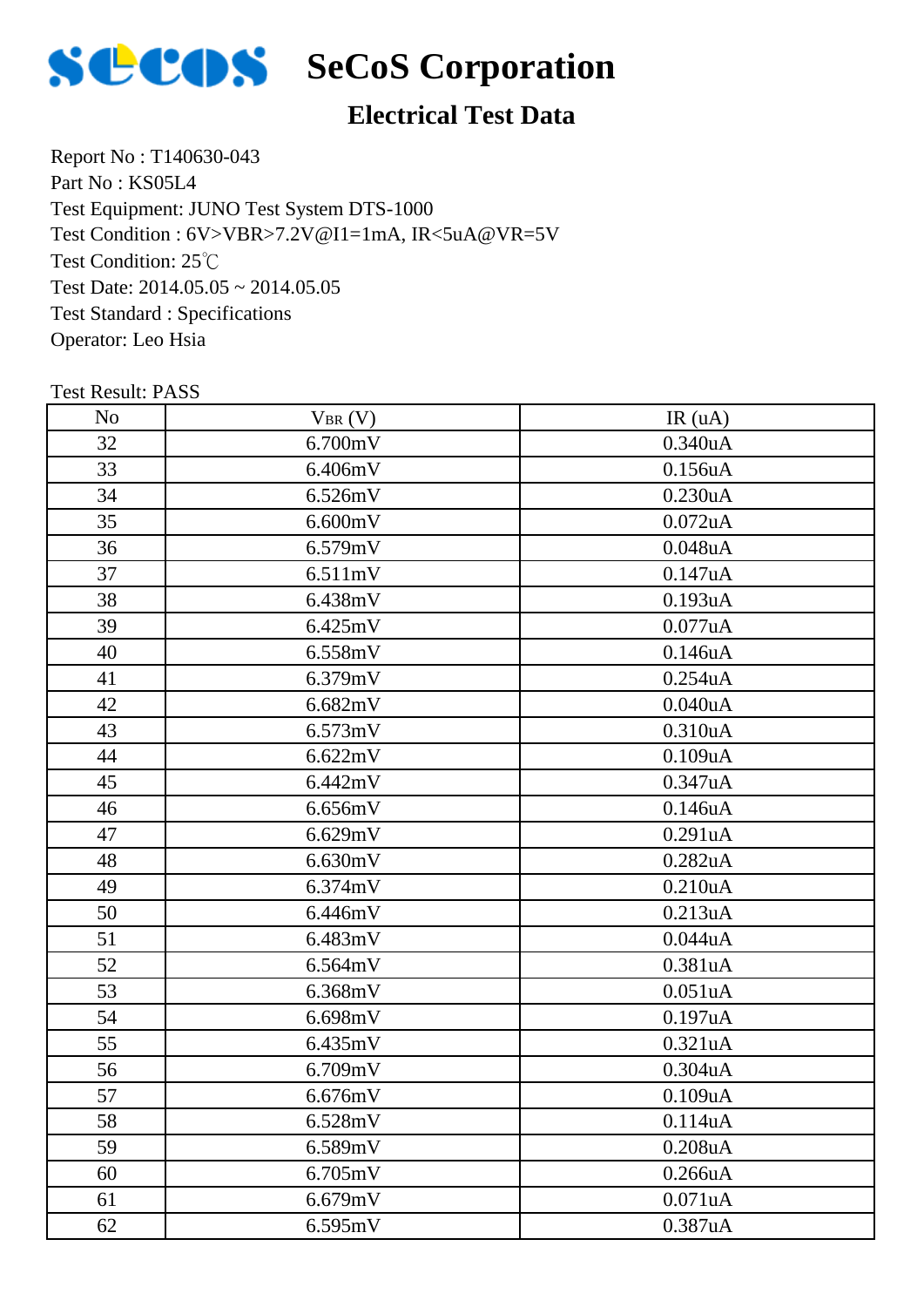

## **Electrical Test Data**

Report No : T140630-043 Part No : KS05L4 Test Equipment: JUNO Test System DTS-1000 Test Condition: 25℃ Test Date: 2014.05.05 ~ 2014.05.05 Test Standard : Specifications Operator: Leo Hsia Test Condition : 6V>VBR>7.2V@I1=1mA, IR<5uA@VR=5V

Test Result: PASS

| N <sub>o</sub> | $V_{BR}(V)$ | IR(uA)  |
|----------------|-------------|---------|
| 63             | 6.477mV     | 0.286uA |
| 64             | 6.447mV     | 0.071uA |
| 65             | 6.609mV     | 0.388uA |
| 66             | 6.490mV     | 0.163uA |
| 67             | 6.437mV     | 0.110uA |
| 68             | 6.717mV     | 0.069uA |
| 69             | 6.628mV     | 0.133uA |
| 70             | 6.401mV     | 0.325uA |
| 71             | 6.605mV     | 0.160uA |
| 72             | 6.518mV     | 0.071uA |
| 73             | 6.713mV     | 0.077uA |
| 74             | 6.575mV     | 0.365uA |
| 75             | 6.496mV     | 0.373uA |
| 76             | 6.431mV     | 0.226uA |
| 77             | 6.371mV     | 0.250uA |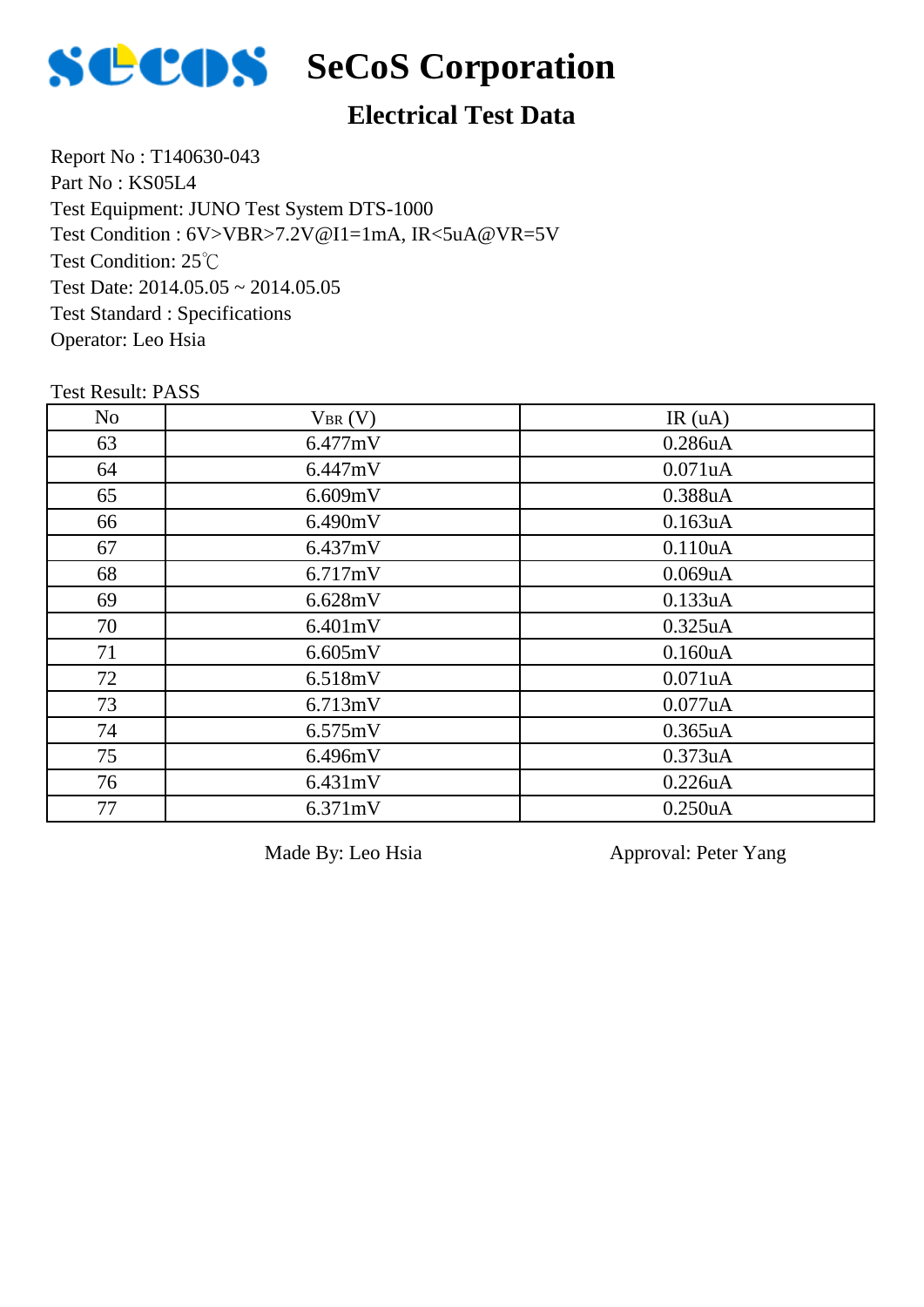

#### **High Temperature Reverse Bias Test Data**

Report No : T140630-043 Part No : KS05L4 Test Equipment: JUNO Test System DTS-1000 Test Condition:  $100 \pm 5^{\circ}$ C,  $100\%$  VR, T = 1000 hrs Test Date: 2014.05.05 ~ 2014.06.15 Test Standard : JESD22 STANDARD Method-A108 Operator: Leo Hsia Test Condition : 6V>VBR>7.2V@I1=1mA, IR<5uA@VR=5V

|                |             | <b>Before</b>        |             | After                |
|----------------|-------------|----------------------|-------------|----------------------|
| N <sub>o</sub> | $V_{BR}(V)$ | IR(uA)               | $V_{BR}(V)$ | IR(uA)               |
| 1              | 6.619mV     | 0.041uA              | 6.415mV     | 0.242uA              |
| $\overline{2}$ | 6.420mV     | 0.227uA              | 6.480mV     | 0.225uA              |
| 3              | 6.640mV     | 0.322uA              | 6.556mV     | 0.187uA              |
| $\overline{4}$ | 6.462mV     | 0.310uA              | 6.565mV     | 0.279uA              |
| $\overline{5}$ | 6.543mV     | $0.068$ u $A$        | 6.412mV     | 0.329uA              |
| 6              | 6.522mV     | 0.083uA              | 6.672mV     | 0.221uA              |
| $\overline{7}$ | 6.646mV     | 0.335uA              | 6.635mV     | 0.125uA              |
| 8              | 6.667mV     | $0.305$ uA           | 6.389mV     | 0.269uA              |
| 9              | 6.617mV     | 0.109uA              | 6.466mV     | 0.344uA              |
| 10             | 6.429mV     | 0.366uA              | 6.525mV     | 0.321uA              |
| 11             | 6.473mV     | 0.336 <sub>u</sub> A | 6.521mV     | 0.248uA              |
| 12             | 6.405mV     | 0.161uA              | 6.417mV     | 0.215uA              |
| 13             | 6.614mV     | 0.239uA              | 6.676mV     | 0.274uA              |
| 14             | 6.425mV     | $0.205$ uA           | 6.520mV     | 0.126uA              |
| 15             | 6.669mV     | 0.153uA              | 6.714mV     | 0.202uA              |
| 16             | 6.475mV     | 0.307uA              | 6.657mV     | 0.235uA              |
| 17             | 6.624mV     | 0.300uA              | 6.582mV     | 0.118uA              |
| 18             | 6.445mV     | 0.284uA              | 6.521mV     | 0.257uA              |
| 19             | 6.617mV     | $0.102$ uA           | 6.501mV     | 0.304uA              |
| 20             | 6.545mV     | 0.337uA              | 6.368mV     | 0.051uA              |
| 21             | 6.415mV     | $0.125$ uA           | 6.481mV     | 0.122uA              |
| 22             | 6.604mV     | 0.252uA              | 6.424mV     | 0.286uA              |
| 23             | 6.389mV     | 0.179uA              | 6.605mV     | 0.256uA              |
| 24             | 6.656mV     | $0.048$ u $A$        | 6.497mV     | 0.254uA              |
| 25             | 6.561mV     | 0.064uA              | 6.528mV     | 0.105uA              |
| 26             | 6.366mV     | 0.297uA              | 6.594mV     | 0.128 <sub>u</sub> A |
| 27             | 6.653mV     | 0.386uA              | 6.512mV     | 0.363uA              |
| 28             | 6.701mV     | $0.072$ uA           | 6.491mV     | 0.341uA              |
| 29             | 6.544mV     | 0.104uA              | 6.545mV     | 0.210uA              |
| 30             | 6.533mV     | 0.250uA              | 6.389mV     | 0.280uA              |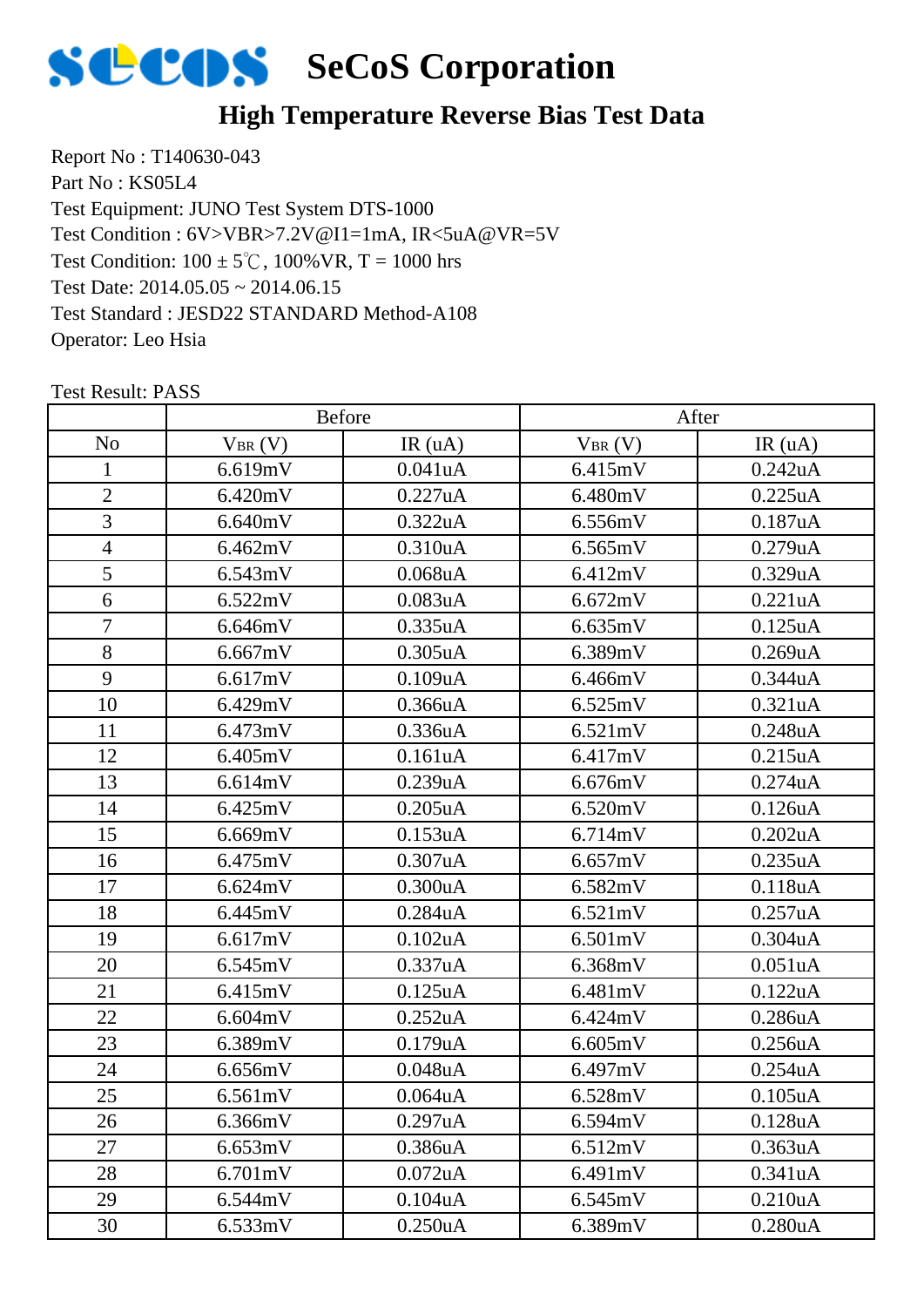

## **High Temperature Reverse Bias Test Data**

Report No : T140630-043 Part No : KS05L4 Test Equipment: JUNO Test System DTS-1000 Test Condition:  $100 \pm 5^{\circ}$ C,  $100\%$  VR, T = 1000 hrs Test Date: 2014.05.05 ~ 2014.06.15 Test Standard : JESD22 STANDARD Method-A108 Operator: Leo Hsia Test Condition : 6V>VBR>7.2V@I1=1mA, IR<5uA@VR=5V

|                |             | Before        |             | After         |
|----------------|-------------|---------------|-------------|---------------|
| N <sub>o</sub> | $V_{BR}(V)$ | IR(uA)        | $V_{BR}(V)$ | IR(uA)        |
| 31             | 6.636mV     | 0.199uA       | 6.387mV     | 0.109uA       |
| 32             | 6.514mV     | 0.158uA       | 6.424mV     | 0.225uA       |
| 33             | 6.497mV     | 0.330uA       | 6.546mV     | 0.176uA       |
| 34             | 6.387mV     | 0.328uA       | 6.602mV     | 0.341uA       |
| 35             | 6.474mV     | 0.330uA       | 6.517mV     | 0.253uA       |
| 36             | 6.455mV     | $0.264$ uA    | 6.386mV     | $0.078$ u $A$ |
| 37             | 6.574mV     | 0.263uA       | 6.534mV     | 0.330uA       |
| 38             | 6.710mV     | 0.234uA       | 6.602mV     | 0.049uA       |
| 39             | 6.499mV     | 0.319uA       | 6.367mV     | 0.161uA       |
| 40             | 6.631mV     | $0.268$ uA    | 6.369mV     | 0.240uA       |
| 41             | 6.438mV     | 0.206uA       | 6.398mV     | 0.275uA       |
| 42             | 6.530mV     | 0.386uA       | 6.606mV     | 0.276uA       |
| 43             | 6.506mV     | 0.047uA       | 6.627mV     | 0.098uA       |
| 44             | 6.521mV     | 0.148uA       | 6.642mV     | 0.049uA       |
| 45             | 6.629mV     | $0.108$ u $A$ | 6.606mV     | 0.291uA       |
| 46             | 6.638mV     | 0.276uA       | 6.652mV     | 0.326uA       |
| 47             | 6.376mV     | 0.261uA       | 6.650mV     | 0.102uA       |
| 48             | 6.577mV     | $0.058$ u $A$ | 6.368mV     | 0.222uA       |
| 49             | 6.441mV     | 0.151uA       | 6.375mV     | 0.047uA       |
| 50             | 6.571mV     | 0.155uA       | 6.575mV     | 0.064uA       |
| 51             | 6.687mV     | 0.096uA       | 6.707mV     | 0.040uA       |
| 52             | 6.495mV     | $0.088$ u $A$ | 6.664mV     | 0.226uA       |
| 53             | 6.690mV     | 0.345uA       | 6.528mV     | 0.355uA       |
| 54             | 6.635mV     | 0.128uA       | 6.689mV     | $0.075$ uA    |
| 55             | 6.507mV     | 0.291uA       | 6.655mV     | 0.042uA       |
| 56             | 6.389mV     | 0.057uA       | 6.585mV     | 0.153uA       |
| 57             | 6.657mV     | 0.158uA       | 6.366mV     | 0.087uA       |
| 58             | 6.652mV     | 0.244uA       | 6.668mV     | 0.326uA       |
| 59             | 6.547mV     | 0.353uA       | 6.462mV     | 0.119uA       |
| 60             | 6.561mV     | 0.311uA       | 6.710mV     | 0.308uA       |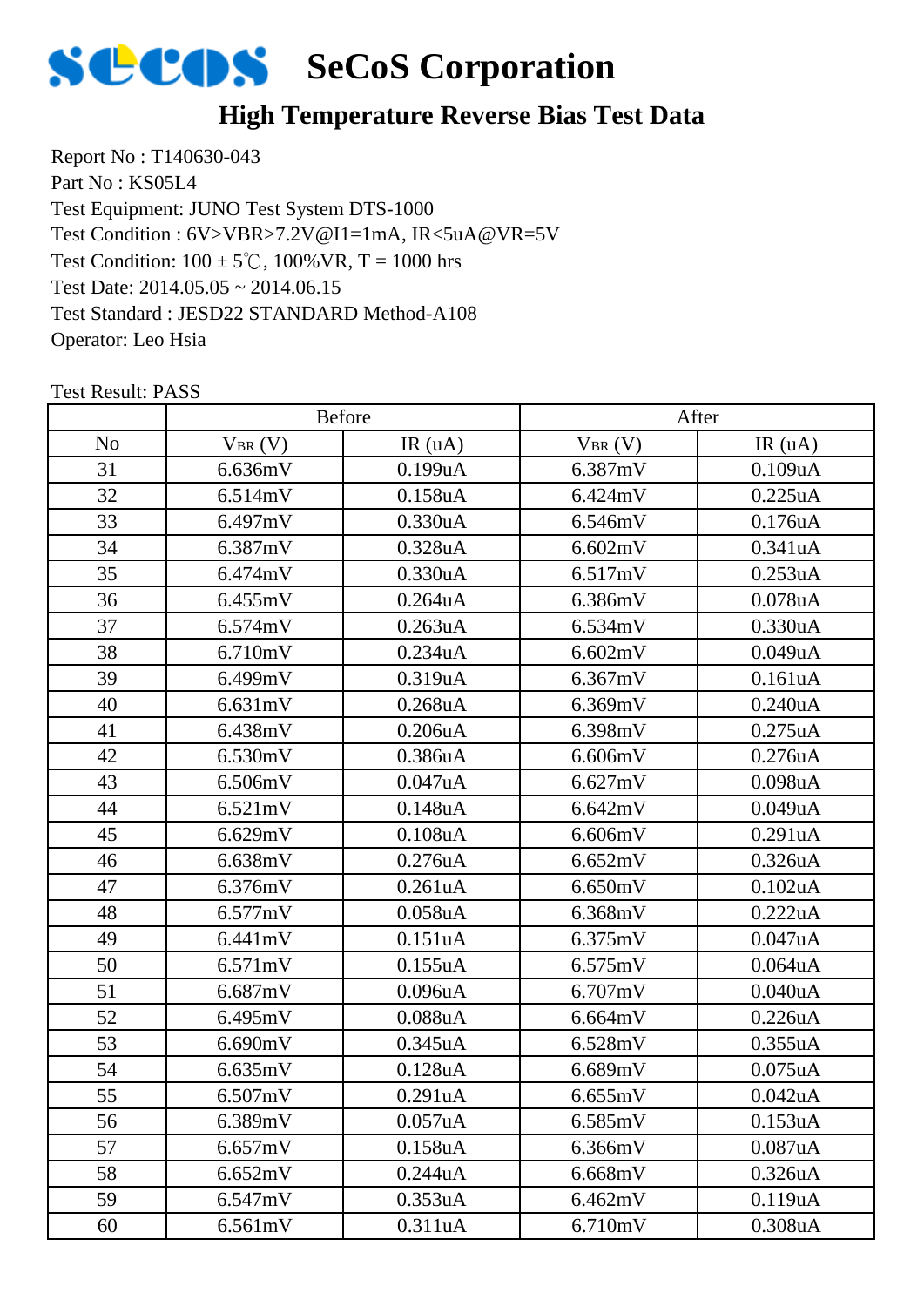

#### **High Temperature Reverse Bias Test Data**

Report No : T140630-043 Part No : KS05L4 Test Equipment: JUNO Test System DTS-1000 Test Condition:  $100 \pm 5^{\circ}$ C,  $100\%$  VR, T = 1000 hrs Test Date: 2014.05.05 ~ 2014.06.15 Test Standard : JESD22 STANDARD Method-A108 Operator: Leo Hsia Test Condition : 6V>VBR>7.2V@I1=1mA, IR<5uA@VR=5V

No  $V_{BR}(V)$  IR (uA)  $V_{BR}(V)$  IR (uA) Before After 61 6.479mV 0.372uA 6.513mV 0.045uA 62 | 6.660mV | 0.161uA | 6.590mV | 0.327uA 63 6.640mV 0.202uA 6.593mV 0.287uA 64 6.706mV 0.381uA 6.559mV 0.206uA 65 6.708mV 0.285uA 6.535mV 0.252uA 66 | 6.694mV | 0.275uA | 6.472mV | 0.066uA 67 6.525mV 0.290uA 6.518mV 0.219uA 68 | 6.633mV | 0.195uA | 6.604mV | 0.299uA 69 | 6.432mV | 0.101uA | 6.667mV | 0.106uA 70 | 6.495mV | 0.126uA | 6.464mV | 0.151uA 71 | 6.514mV | 0.062uA | 6.393mV | 0.262uA 72 | 6.372mV | 0.152uA | 6.456mV | 0.307uA 73 6.453mV 0.273uA 6.463mV 0.242uA 74 6.467mV 0.381uA 6.622mV 0.090uA 75 | 6.685mV | 0.106uA | 6.386mV | 0.062uA 76 6.377mV 0.280uA 6.476mV 0.181uA 77 | 6.520mV | 0.116uA | 6.711mV | 0.083uA

Test Result: PASS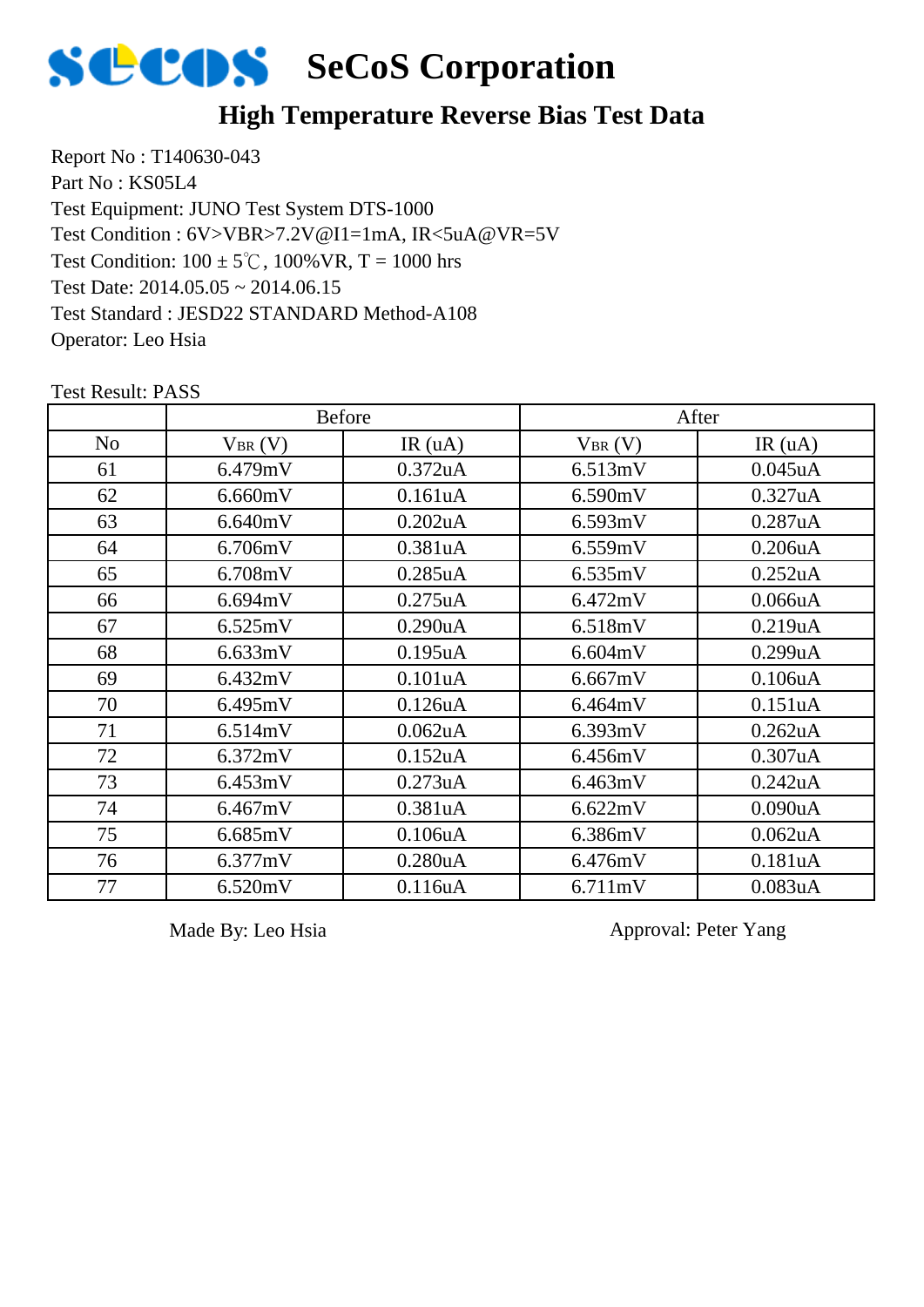

## **High Temperature Storage Life Test Data**

Report No : T140630-043 Part No : KS05L4 Test Equipment: JUNO Test System DTS-1000 Test Condition: 150℃, 1000Hrs Test Date: 2014.05.05 ~ 2014.06.15 Test Standard : JESD22 STANDARD Method-A103 Operator: Leo Hsia Test Condition : 6V>VBR>7.2V@I1=1mA, IR<5uA@VR=5V

|                | Before      |                      | After       |                      |
|----------------|-------------|----------------------|-------------|----------------------|
| N <sub>o</sub> | $V_{BR}(V)$ | IR(uA)               | $V_{BR}(V)$ | IR(uA)               |
| 1              | 6.703mV     | $0.125$ uA           | 6.634mV     | 0.157uA              |
| $\overline{2}$ | 6.632mV     | 0.349uA              | 6.572mV     | 0.291uA              |
| 3              | 6.489mV     | $0.240$ uA           | 6.644mV     | 0.217uA              |
| $\overline{4}$ | 6.574mV     | 0.189uA              | 6.662mV     | 0.384uA              |
| 5              | 6.369mV     | 0.337uA              | 6.473mV     | 0.223uA              |
| 6              | 6.652mV     | 0.087uA              | 6.605mV     | 0.088uA              |
| $\overline{7}$ | 6.599mV     | 0.310uA              | 6.449mV     | 0.073uA              |
| 8              | 6.631mV     | 0.321uA              | 6.503mV     | 0.298uA              |
| 9              | 6.463mV     | 0.167uA              | 6.445mV     | 0.276uA              |
| 10             | 6.463mV     | 0.106uA              | 6.662mV     | 0.317uA              |
| 11             | 6.407mV     | 0.043uA              | 6.470mV     | 0.186uA              |
| 12             | 6.572mV     | 0.077uA              | 6.633mV     | 0.071uA              |
| 13             | 6.389mV     | $0.070$ u $A$        | 6.607mV     | 0.287uA              |
| 14             | 6.399mV     | 0.321uA              | 6.451mV     | 0.038uA              |
| 15             | 6.581mV     | 0.172uA              | 6.415mV     | 0.038uA              |
| 16             | 6.394mV     | 0.351uA              | 6.385mV     | 0.200uA              |
| 17             | 6.476mV     | 0.337uA              | 6.641mV     | 0.187uA              |
| 18             | 6.474mV     | 0.169uA              | 6.661mV     | 0.080uA              |
| 19             | 6.681mV     | 0.314uA              | 6.625mV     | 0.077uA              |
| 20             | 6.610mV     | $0.078$ u $A$        | 6.662mV     | 0.082uA              |
| 21             | 6.668mV     | 0.247uA              | 6.495mV     | 0.317uA              |
| 22             | 6.544mV     | 0.274uA              | 6.628mV     | $0.275$ uA           |
| 23             | 6.522mV     | 0.240uA              | 6.430mV     | 0.225uA              |
| 24             | 6.559mV     | 0.348uA              | 6.653mV     | 0.282uA              |
| 25             | 6.625mV     | 0.294uA              | 6.666mV     | 0.105 <sub>u</sub> A |
| 26             | 6.383mV     | 0.145 <sub>u</sub> A | 6.406mV     | 0.151uA              |
| 27             | 6.571mV     | 0.214uA              | 6.434mV     | 0.185uA              |
| 28             | 6.540mV     | 0.319uA              | 6.554mV     | 0.209uA              |
| 29             | 6.485mV     | 0.190uA              | 6.437mV     | 0.221uA              |
| 30             | 6.471mV     | 0.337uA              | 6.505mV     | 0.331uA              |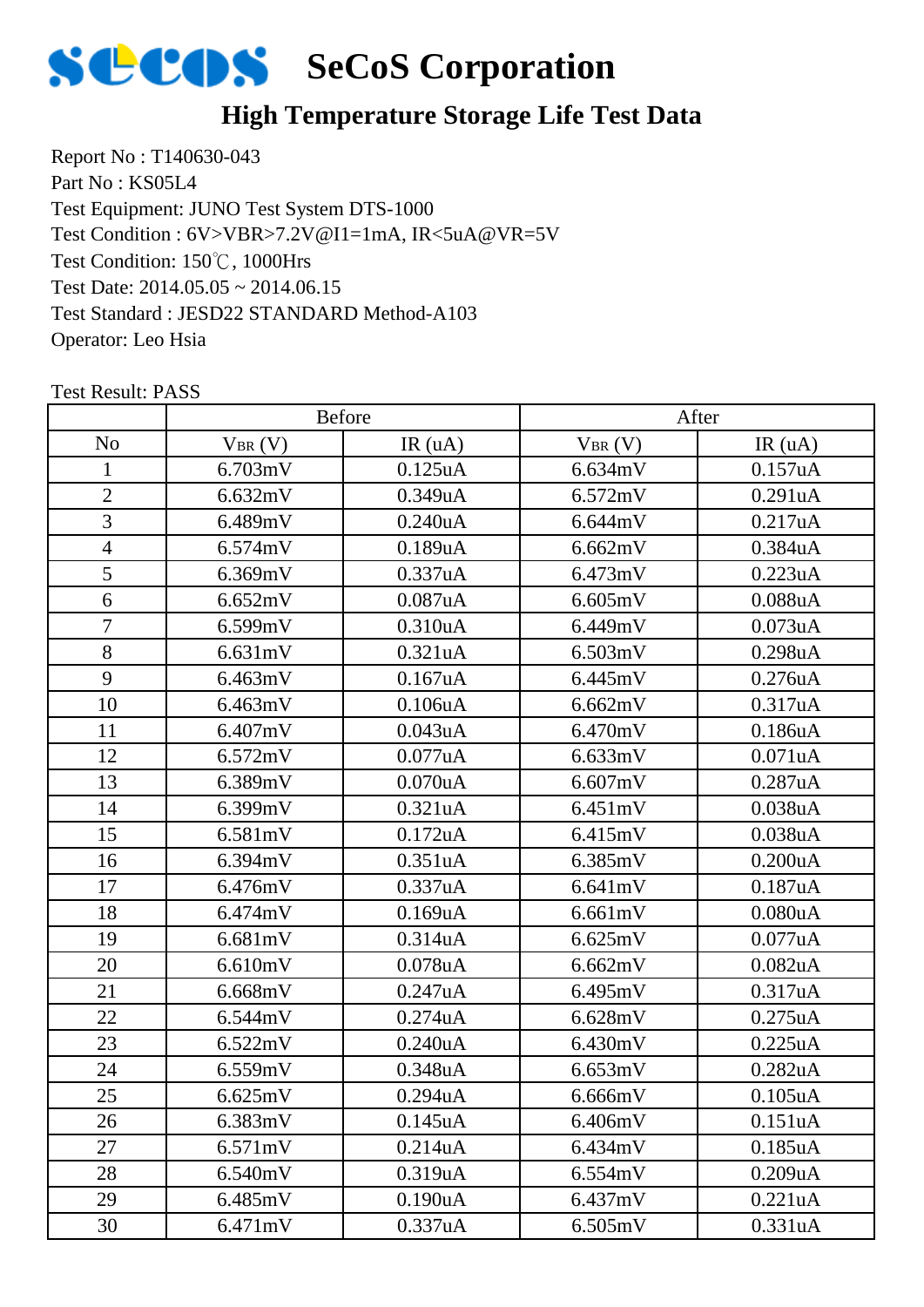

## **High Temperature Storage Life Test Data**

Report No : T140630-043 Part No : KS05L4 Test Equipment: JUNO Test System DTS-1000 Test Condition: 150℃, 1000Hrs Test Date: 2014.05.05 ~ 2014.06.15 Test Standard : JESD22 STANDARD Method-A103 Operator: Leo Hsia Test Condition : 6V>VBR>7.2V@I1=1mA, IR<5uA@VR=5V

|                |             | <b>Before</b>        |             | After      |  |
|----------------|-------------|----------------------|-------------|------------|--|
| N <sub>o</sub> | $V_{BR}(V)$ | IR(uA)               | $V_{BR}(V)$ | IR(uA)     |  |
| 31             | 6.430mV     | $0.270$ u $A$        | 6.594mV     | 0.184uA    |  |
| 32             | 6.401mV     | 0.276uA              | 6.415mV     | 0.244uA    |  |
| 33             | 6.472mV     | 0.207uA              | 6.469mV     | 0.073uA    |  |
| 34             | 6.379mV     | 0.112uA              | 6.417mV     | 0.249uA    |  |
| 35             | 6.602mV     | 0.136uA              | 6.374mV     | 0.226uA    |  |
| 36             | 6.444mV     | 0.236uA              | 6.687mV     | $0.085$ uA |  |
| 37             | 6.719mV     | $0.305$ uA           | 6.657mV     | 0.302uA    |  |
| 38             | 6.615mV     | 0.248uA              | 6.537mV     | 0.246uA    |  |
| 39             | 6.461mV     | 0.271uA              | 6.452mV     | 0.197uA    |  |
| 40             | 6.641mV     | 0.327uA              | 6.624mV     | 0.142uA    |  |
| 41             | 6.651mV     | $0.294$ u $A$        | 6.577mV     | 0.325uA    |  |
| 42             | 6.470mV     | 0.197uA              | 6.501mV     | 0.063uA    |  |
| 43             | 6.508mV     | 0.113uA              | 6.591mV     | 0.187uA    |  |
| 44             | 6.480mV     | $0.152$ uA           | 6.600mV     | 0.164uA    |  |
| 45             | 6.713mV     | 0.292uA              | 6.605mV     | 0.327uA    |  |
| 46             | 6.533mV     | 0.280 <sub>u</sub> A | 6.541mV     | 0.104uA    |  |
| 47             | 6.485mV     | 0.128uA              | 6.714mV     | 0.073uA    |  |
| 48             | 6.675mV     | 0.257uA              | 6.644mV     | 0.382uA    |  |
| 49             | 6.444mV     | $0.105$ uA           | 6.524mV     | 0.159uA    |  |
| 50             | 6.539mV     | 0.134uA              | 6.478mV     | 0.275uA    |  |
| 51             | 6.488mV     | 0.301uA              | 6.620mV     | 0.206uA    |  |
| 52             | 6.702mV     | 0.130uA              | 6.545mV     | 0.360uA    |  |
| 53             | 6.467mV     | 0.202uA              | 6.682mV     | 0.308uA    |  |
| 54             | 6.517mV     | 0.099uA              | 6.395mV     | 0.096uA    |  |
| 55             | 6.633mV     | 0.118uA              | 6.378mV     | 0.291uA    |  |
| 56             | 6.527mV     | 0.333uA              | 6.439mV     | 0.280uA    |  |
| 57             | 6.655mV     | 0.288uA              | 6.593mV     | 0.169uA    |  |
| 58             | 6.409mV     | 0.131uA              | 6.537mV     | 0.255uA    |  |
| 59             | 6.554mV     | 0.267uA              | 6.682mV     | 0.287uA    |  |
| 60             | 6.653mV     | 0.061uA              | 6.458mV     | 0.331uA    |  |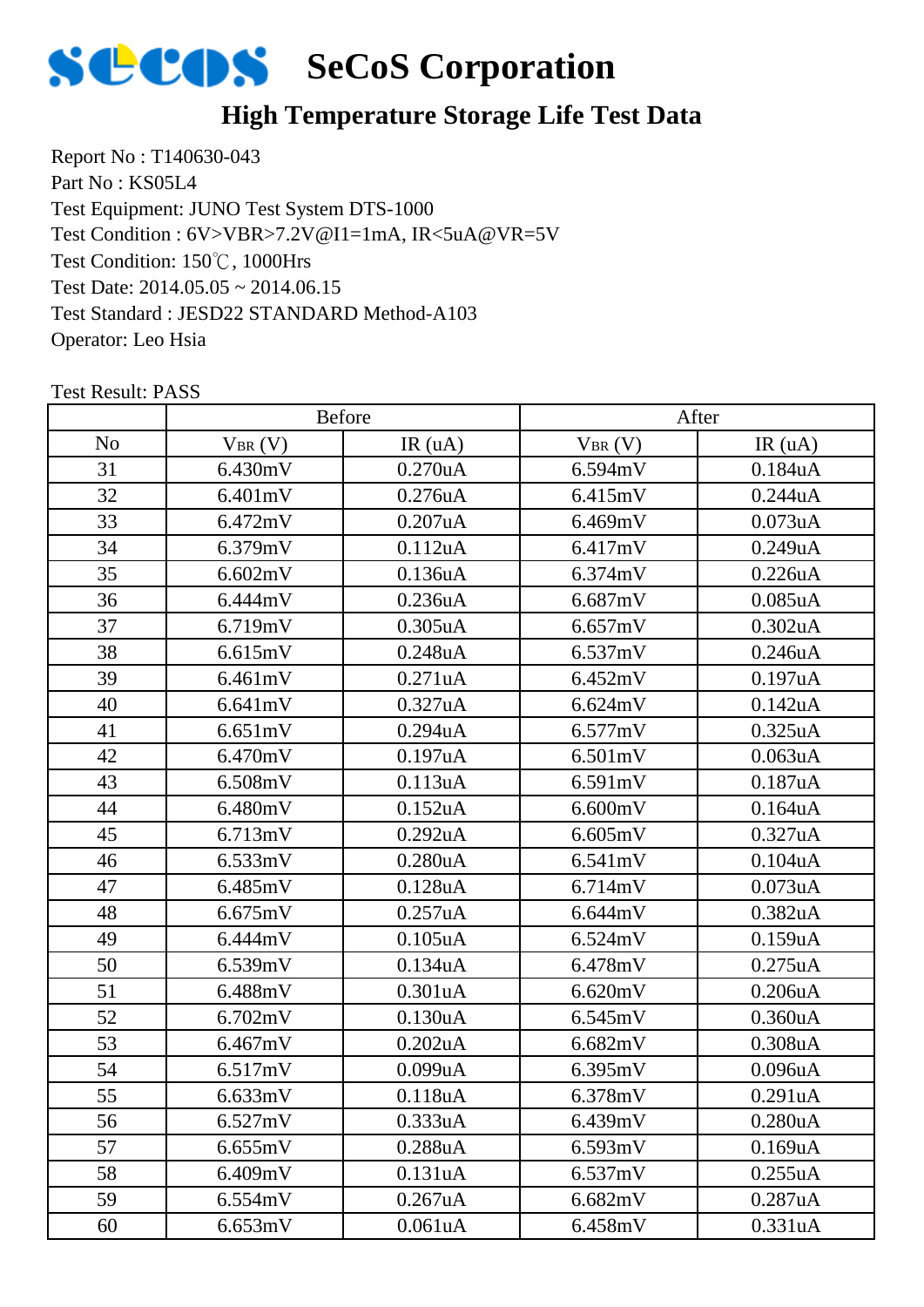

#### **High Temperature Storage Life Test Data**

Report No : T140630-043 Part No : KS05L4 Test Equipment: JUNO Test System DTS-1000 Test Condition: 150℃, 1000Hrs Test Date: 2014.05.05 ~ 2014.06.15 Test Standard : JESD22 STANDARD Method-A103 Operator: Leo Hsia Test Condition : 6V>VBR>7.2V@I1=1mA, IR<5uA@VR=5V

|                | <b>Before</b> |                      | After       |                      |
|----------------|---------------|----------------------|-------------|----------------------|
| N <sub>o</sub> | $V_{BR}(V)$   | IR(uA)               | $V_{BR}(V)$ | IR(uA)               |
| 61             | 6.640mV       | 0.350 <sub>u</sub> A | 6.532mV     | 0.308 <sub>u</sub> A |
| 62             | 6.690mV       | 0.381uA              | 6.401mV     | 0.200uA              |
| 63             | 6.474mV       | 0.042uA              | 6.525mV     | 0.369uA              |
| 64             | 6.526mV       | $0.095$ uA           | 6.424mV     | 0.283uA              |
| 65             | 6.677mV       | 0.308 <sub>u</sub> A | 6.499mV     | 0.349uA              |
| 66             | 6.550mV       | 0.338uA              | 6.653mV     | 0.343uA              |
| 67             | 6.499mV       | 0.358uA              | 6.470mV     | 0.260 <sub>u</sub> A |
| 68             | 6.612mV       | 0.055uA              | 6.563mV     | $0.188$ u $A$        |
| 69             | 6.556mV       | 0.369uA              | 6.661mV     | 0.259uA              |
| 70             | 6.423mV       | 0.241uA              | 6.441mV     | 0.301uA              |
| 71             | 6.424mV       | $0.088$ u $A$        | 6.624mV     | 0.050 <sub>u</sub> A |
| 72             | 6.454mV       | $0.058$ u $A$        | 6.578mV     | 0.234uA              |
| 73             | 6.493mV       | 0.200uA              | 6.617mV     | $0.375$ uA           |
| 74             | 6.407mV       | 0.150 <sub>u</sub> A | 6.623mV     | 0.287uA              |
| 75             | 6.464mV       | 0.214uA              | 6.629mV     | 0.189uA              |
| 76             | 6.371mV       | 0.344uA              | 6.489mV     | 0.124uA              |
| 77             | 6.533mV       | 0.327uA              | 6.485mV     | 0.220uA              |

Test Result: PASS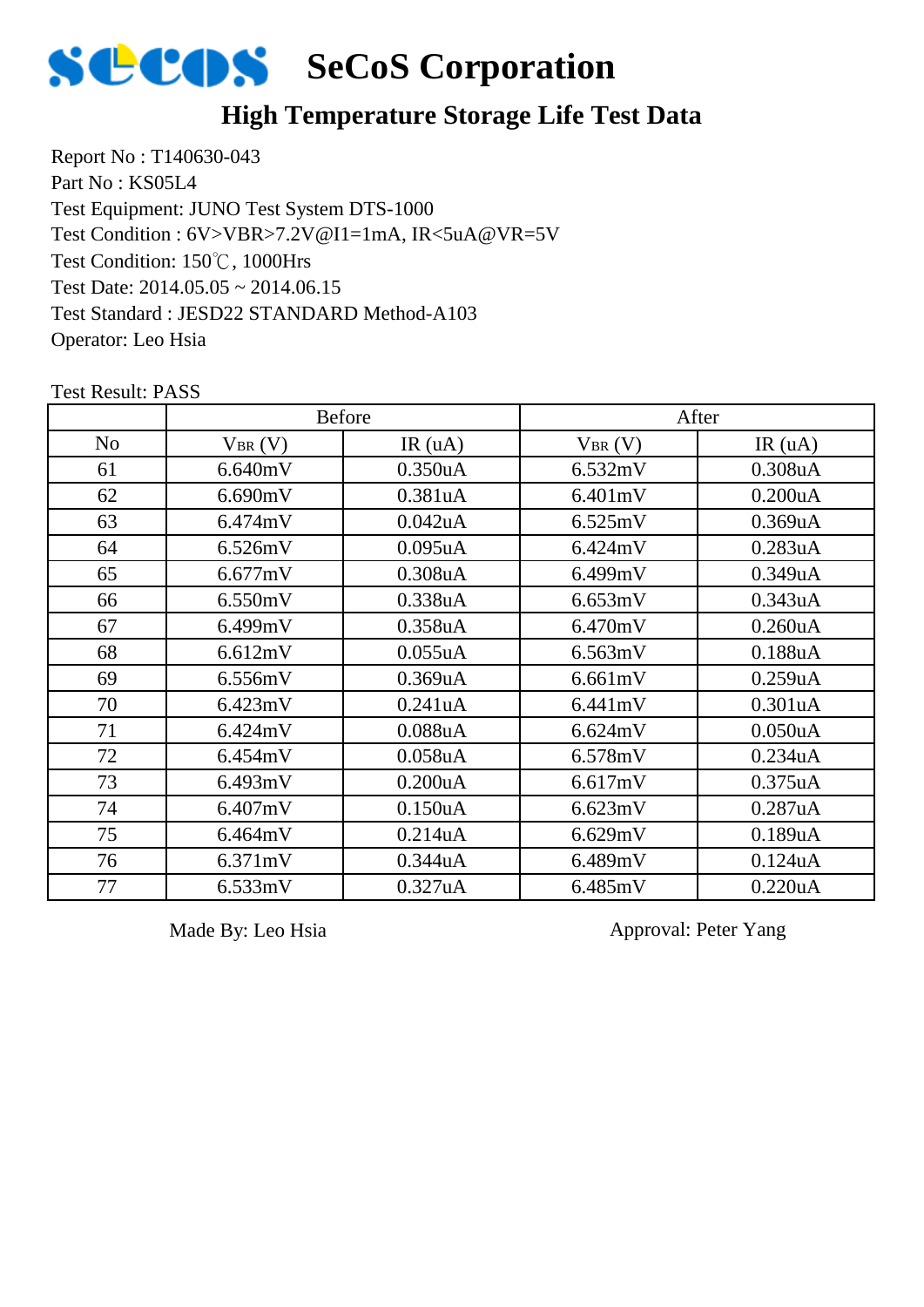

#### **Pressure Cooker Test Data**

Report No : T140630-043 Part No : KS05L4 Test Equipment: JUNO Test System DTS-1000 Test Condition: 121℃, 100%RH, 29.7PSIG, 168Hrs Test Date: 2014.05.05 ~ 2014.05.11 Test Standard : JESD22 STANDARD Method-A102 Operator: Leo Hsia Test Condition : 6V>VBR>7.2V@I1=1mA, IR<5uA@VR=5V

|                | <b>Before</b> |                      | After       |               |
|----------------|---------------|----------------------|-------------|---------------|
| N <sub>o</sub> | $V_{BR}(V)$   | IR(uA)               | $V_{BR}(V)$ | IR(uA)        |
| 1              | 6.449mV       | 0.331uA              | 6.667mV     | 0.265uA       |
| $\overline{2}$ | 6.707mV       | 0.211uA              | 6.366mV     | 0.091uA       |
| 3              | 6.512mV       | 0.084uA              | 6.531mV     | 0.195uA       |
| $\overline{4}$ | 6.452mV       | 0.206uA              | 6.389mV     | 0.214uA       |
| 5              | 6.382mV       | 0.286uA              | 6.490mV     | 0.303uA       |
| 6              | 6.376mV       | 0.083uA              | 6.716mV     | 0.142uA       |
| $\tau$         | 6.408mV       | 0.214uA              | 6.616mV     | 0.073uA       |
| 8              | 6.660mV       | 0.047uA              | 6.540mV     | 0.173uA       |
| 9              | 6.582mV       | 0.150uA              | 6.636mV     | 0.223uA       |
| 10             | 6.404mV       | 0.209uA              | 6.665mV     | 0.201uA       |
| 11             | 6.607mV       | 0.130 <sub>u</sub> A | 6.408mV     | 0.106uA       |
| 12             | 6.455mV       | 0.126uA              | 6.368mV     | 0.133uA       |
| 13             | 6.702mV       | 0.334uA              | 6.436mV     | 0.103uA       |
| 14             | 6.374mV       | 0.173uA              | 6.513mV     | 0.131uA       |
| 15             | 6.592mV       | 0.362 <sub>u</sub> A | 6.526mV     | 0.194uA       |
| 16             | 6.450mV       | 0.138uA              | 6.703mV     | 0.316uA       |
| 17             | 6.535mV       | $0.088$ u $A$        | 6.481mV     | 0.203uA       |
| 18             | 6.377mV       | $0.102$ u $A$        | 6.557mV     | $0.105$ u $A$ |
| 19             | 6.396mV       | $0.168$ u $A$        | 6.395mV     | 0.051uA       |
| 20             | 6.703mV       | 0.355uA              | 6.666mV     | 0.150uA       |
| 21             | 6.521mV       | 0.194uA              | 6.374mV     | 0.305uA       |
| 22             | 6.668mV       | 0.044uA              | 6.707mV     | 0.366uA       |
| 23             | 6.376mV       | 0.239uA              | 6.445mV     | 0.329uA       |
| 24             | 6.487mV       | 0.328uA              | 6.637mV     | 0.386uA       |
| 25             | 6.717mV       | 0.246uA              | 6.568mV     | 0.116uA       |
| 26             | 6.567mV       | 0.073uA              | 6.396mV     | 0.107uA       |
| 27             | 6.653mV       | $0.075$ uA           | 6.702mV     | 0.047uA       |
| 28             | 6.617mV       | 0.108uA              | 6.533mV     | 0.214uA       |
| 29             | 6.683mV       | 0.036 <sub>u</sub> A | 6.617mV     | 0.199uA       |
| 30             | 6.494mV       | 0.114uA              | 6.468mV     | 0.151uA       |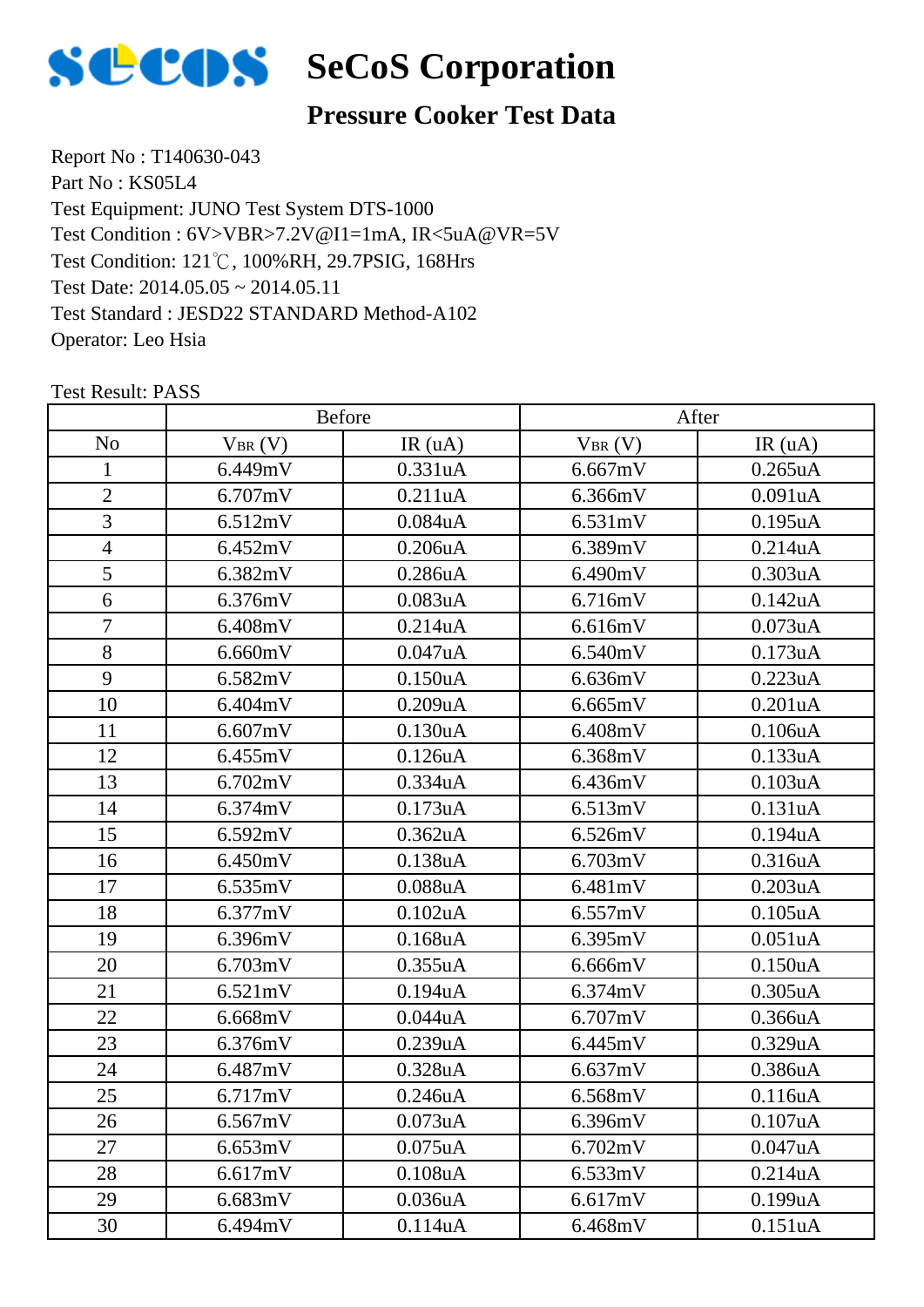

#### **Pressure Cooker Test Data**

Report No : T140630-043 Part No : KS05L4 Test Equipment: JUNO Test System DTS-1000 Test Condition: 121℃, 100%RH, 29.7PSIG, 168Hrs Test Date: 2014.05.05 ~ 2014.05.11 Test Standard : JESD22 STANDARD Method-A102 Operator: Leo Hsia Test Condition : 6V>VBR>7.2V@I1=1mA, IR<5uA@VR=5V

|                |             | <b>Before</b>        |             | After                |  |
|----------------|-------------|----------------------|-------------|----------------------|--|
| N <sub>o</sub> | $V_{BR}(V)$ | IR(uA)               | $V_{BR}(V)$ | IR(uA)               |  |
| 31             | 6.620mV     | 0.231uA              | 6.414mV     | 0.163uA              |  |
| 32             | 6.501mV     | 0.375uA              | 6.601mV     | 0.273uA              |  |
| 33             | 6.409mV     | 0.114uA              | 6.582mV     | 0.167uA              |  |
| 34             | 6.718mV     | 0.359uA              | 6.694mV     | 0.331uA              |  |
| 35             | 6.638mV     | 0.228uA              | 6.486mV     | $0.168$ uA           |  |
| 36             | 6.702mV     | 0.217uA              | 6.576mV     | 0.352 <sub>u</sub> A |  |
| 37             | 6.470mV     | 0.274uA              | 6.638mV     | 0.192uA              |  |
| 38             | 6.550mV     | 0.047uA              | 6.421mV     | 0.253uA              |  |
| 39             | 6.631mV     | 0.144uA              | 6.560mV     | 0.052uA              |  |
| 40             | 6.611mV     | 0.222uA              | 6.573mV     | 0.254uA              |  |
| 41             | 6.565mV     | 0.120 <sub>u</sub> A | 6.670mV     | 0.055uA              |  |
| 42             | 6.421mV     | 0.197uA              | 6.390mV     | 0.158uA              |  |
| 43             | 6.416mV     | 0.087uA              | 6.626mV     | 0.337uA              |  |
| 44             | 6.541mV     | 0.267uA              | 6.687mV     | 0.330uA              |  |
| 45             | 6.570mV     | 0.258uA              | 6.716mV     | 0.254uA              |  |
| 46             | 6.460mV     | 0.314 <sub>u</sub> A | 6.383mV     | 0.299uA              |  |
| 47             | 6.595mV     | 0.042uA              | 6.514mV     | 0.354uA              |  |
| 48             | 6.630mV     | 0.152uA              | 6.554mV     | 0.148uA              |  |
| 49             | 6.608mV     | 0.143uA              | 6.417mV     | 0.228uA              |  |
| 50             | 6.493mV     | 0.215uA              | 6.468mV     | 0.039uA              |  |
| 51             | 6.640mV     | 0.123uA              | 6.653mV     | 0.266uA              |  |
| 52             | 6.637mV     | 0.318uA              | 6.635mV     | 0.368uA              |  |
| 53             | 6.388mV     | 0.053uA              | 6.659mV     | 0.150uA              |  |
| 54             | 6.527mV     | 0.310uA              | 6.687mV     | 0.308uA              |  |
| 55             | 6.447mV     | $0.068$ u $A$        | 6.457mV     | 0.319uA              |  |
| 56             | 6.614mV     | 0.276 <sub>u</sub> A | 6.493mV     | 0.195uA              |  |
| 57             | 6.504mV     | 0.116uA              | 6.566mV     | 0.043uA              |  |
| 58             | 6.533mV     | 0.313uA              | 6.697mV     | 0.227uA              |  |
| 59             | 6.557mV     | 0.078uA              | 6.669mV     | 0.254uA              |  |
| 60             | 6.475mV     | 0.125uA              | 6.541mV     | 0.038uA              |  |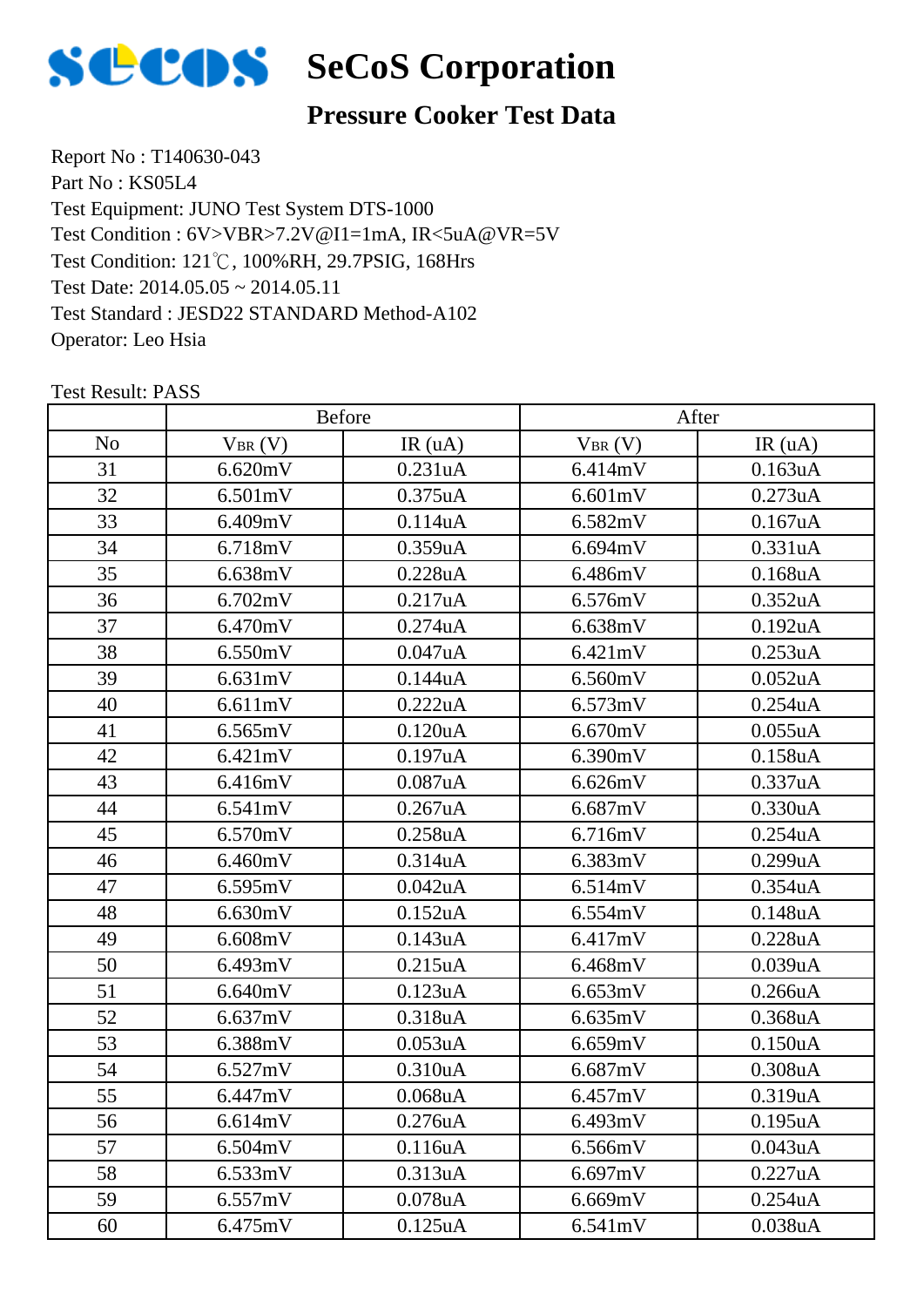

## **SCOS** SeCoS Corporation

#### **Pressure Cooker Test Data**

Report No : T140630-043 Part No : KS05L4 Test Equipment: JUNO Test System DTS-1000 Test Condition: 121℃, 100%RH, 29.7PSIG, 168Hrs Test Date: 2014.05.05 ~ 2014.05.11 Test Standard : JESD22 STANDARD Method-A102 Operator: Leo Hsia Test Condition : 6V>VBR>7.2V@I1=1mA, IR<5uA@VR=5V

No  $V_{BR}(V)$  IR (uA)  $V_{BR}(V)$  IR (uA) Before After 61 | 6.624mV | 0.123uA | 6.446mV | 0.116uA 62 | 6.718mV | 0.297uA | 6.567mV | 0.310uA 63 | 6.590mV | 0.311uA | 6.587mV | 0.386uA 64 | 6.586mV | 0.048uA | 6.521mV | 0.309uA 65 6.650mV 0.294uA 6.630mV 0.152uA 66 | 6.446mV | 0.228uA | 6.577mV | 0.155uA 67 | 6.396mV | 0.052uA | 6.608mV | 0.157uA 68 | 6.523mV | 0.241uA | 6.630mV | 0.323uA 69 | 6.418mV | 0.175uA | 6.673mV | 0.313uA 70 | 6.705mV | 0.177uA | 6.630mV | 0.207uA 71 | 6.703mV | 0.103uA | 6.606mV | 0.162uA 72 | 6.658mV | 0.137uA | 6.584mV | 0.067uA 73 | 6.554mV | 0.198uA | 6.402mV | 0.043uA 74 6.409mV 0.258uA 6.609mV 0.289uA 75 6.402mV 0.320uA 6.521mV 0.181uA 76 | 6.510mV | 0.088uA | 6.538mV | 0.329uA 77 | 6.486mV | 0.162uA | 6.523mV | 0.121uA

Test Result: PASS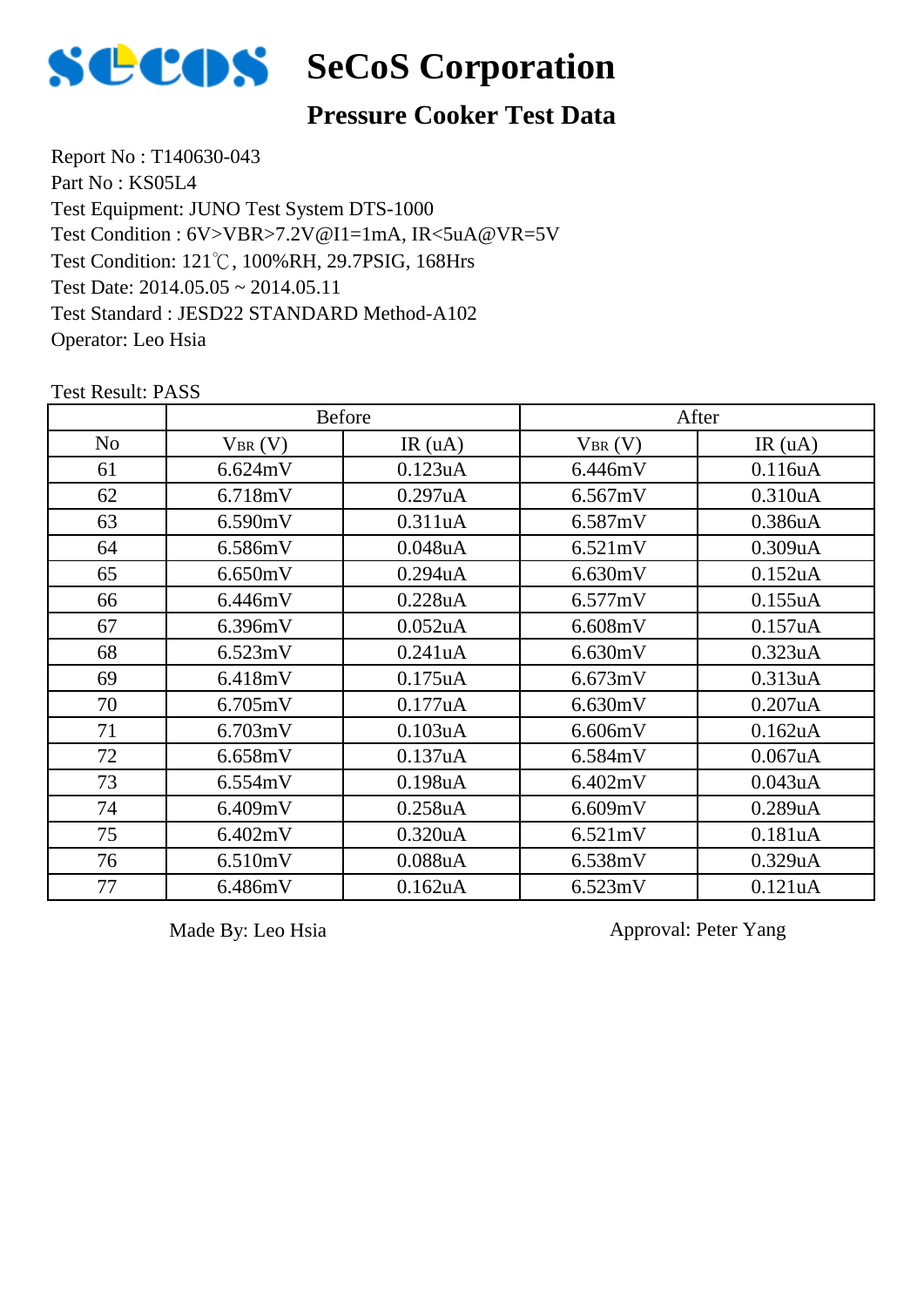

## **Temperature Cycle Test Data**

Report No : T140630-043 Part No : KS05L4 Test Equipment: JUNO Test System DTS-1000 Test Condition: -55℃/30min, 150℃/30min, for1000 Cycle Test Date: 2014.05.05 ~ 2014.06.25 Test Standard : JESD22 STANDARD Method-A104 Operator: Leo Hsia Test Condition : 6V>VBR>7.2V@I1=1mA, IR<5uA@VR=5V

|                | <b>Before</b> |                      | After       |                      |
|----------------|---------------|----------------------|-------------|----------------------|
| N <sub>o</sub> | $V_{BR}(V)$   | IR(uA)               | $V_{BR}(V)$ | IR(uA)               |
| 1              | 6.536mV       | 0.111uA              | 6.690mV     | 0.371uA              |
| $\overline{2}$ | 6.484mV       | 0.042uA              | 6.440mV     | 0.248uA              |
| 3              | 6.544mV       | 0.346uA              | 6.528mV     | 0.373uA              |
| $\overline{4}$ | 6.516mV       | 0.207uA              | 6.482mV     | 0.063uA              |
| 5              | 6.549mV       | 0.266uA              | 6.720mV     | 0.260uA              |
| 6              | 6.669mV       | 0.290uA              | 6.468mV     | 0.282uA              |
| $\overline{7}$ | 6.532mV       | 0.180uA              | 6.617mV     | 0.056uA              |
| 8              | 6.560mV       | 0.322uA              | 6.594mV     | 0.354uA              |
| 9              | 6.382mV       | 0.293uA              | 6.401mV     | 0.374uA              |
| 10             | 6.471mV       | 0.355uA              | 6.590mV     | 0.063uA              |
| 11             | 6.441mV       | 0.240 <sub>u</sub> A | 6.592mV     | 0.081uA              |
| 12             | 6.621mV       | 0.246uA              | 6.704mV     | 0.215uA              |
| 13             | 6.420mV       | 0.363uA              | 6.394mV     | 0.383uA              |
| 14             | 6.592mV       | 0.352uA              | 6.614mV     | 0.372uA              |
| 15             | 6.655mV       | $0.054$ u $A$        | 6.386mV     | 0.317uA              |
| 16             | 6.630mV       | 0.048uA              | 6.544mV     | $0.072$ uA           |
| 17             | 6.468mV       | 0.128uA              | 6.701mV     | 0.104uA              |
| 18             | 6.399mV       | $0.070$ u $A$        | 6.564mV     | 0.237uA              |
| 19             | 6.709mV       | 0.044uA              | 6.369mV     | 0.217uA              |
| 20             | 6.562mV       | 0.170uA              | 6.661mV     | 0.049uA              |
| 21             | 6.434mV       | 0.295uA              | 6.699mV     | 0.261uA              |
| 22             | 6.680mV       | 0.093uA              | 6.510mV     | 0.099uA              |
| 23             | 6.416mV       | 0.159uA              | 6.666mV     | 0.340uA              |
| 24             | 6.644mV       | 0.167uA              | 6.551mV     | 0.264uA              |
| 25             | 6.672mV       | 0.106uA              | 6.706mV     | 0.302uA              |
| 26             | 6.574mV       | 0.170 <sub>u</sub> A | 6.435mV     | 0.365 <sub>u</sub> A |
| 27             | 6.693mV       | 0.283uA              | 6.486mV     | 0.041uA              |
| 28             | 6.645mV       | 0.363uA              | 6.580mV     | 0.090uA              |
| 29             | 6.614mV       | 0.341uA              | 6.529mV     | 0.203uA              |
| 30             | 6.476mV       | 0.038uA              | 6.404mV     | 0.314uA              |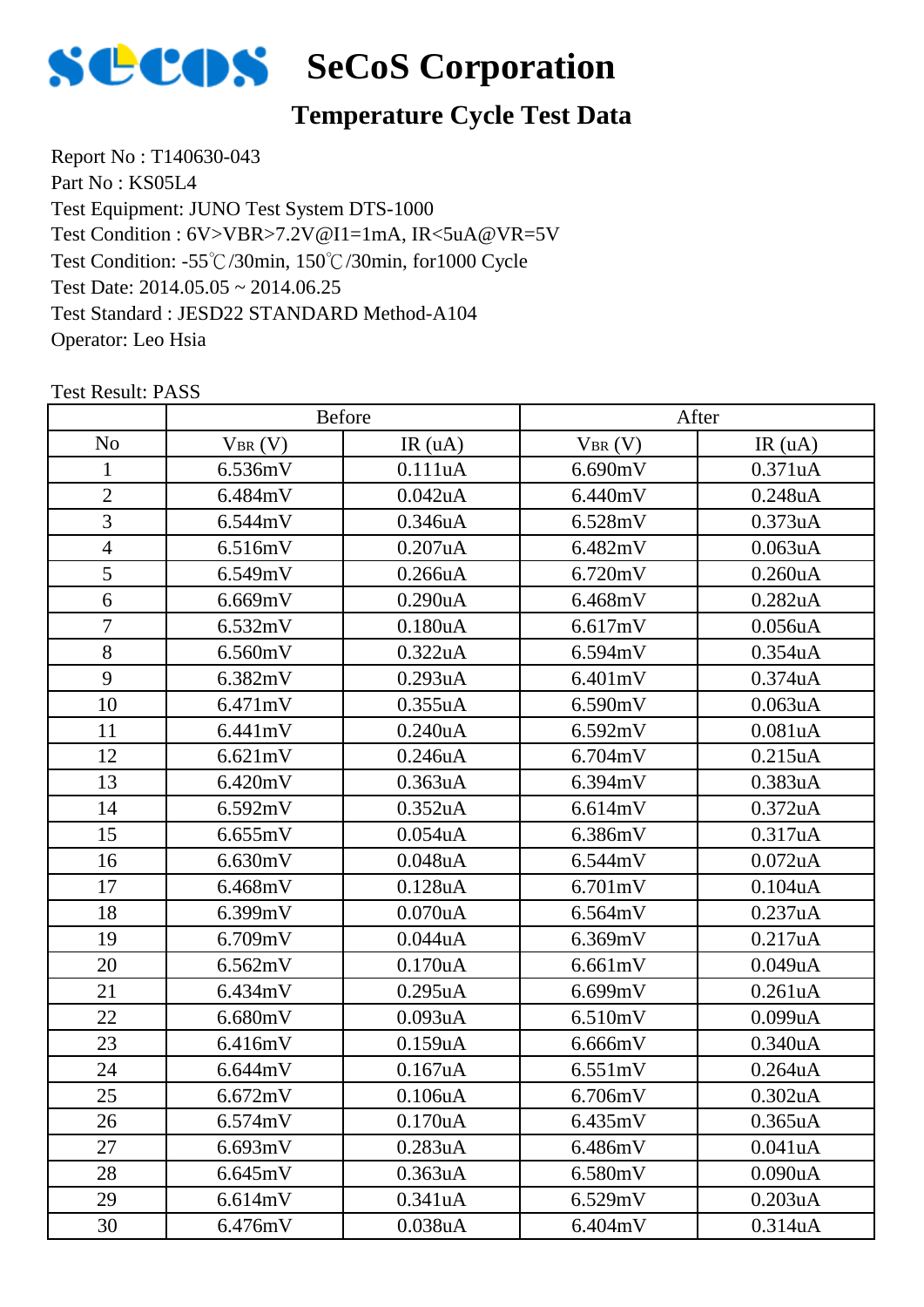

## **Temperature Cycle Test Data**

Report No : T140630-043 Part No : KS05L4 Test Equipment: JUNO Test System DTS-1000 Test Condition: -55℃/30min, 150℃/30min, for1000 Cycle Test Date: 2014.05.05 ~ 2014.06.25 Test Standard : JESD22 STANDARD Method-A104 Operator: Leo Hsia Test Condition : 6V>VBR>7.2V@I1=1mA, IR<5uA@VR=5V

|                |             | Before               |             | After         |  |
|----------------|-------------|----------------------|-------------|---------------|--|
| N <sub>o</sub> | $V_{BR}(V)$ | IR(uA)               | $V_{BR}(V)$ | IR(uA)        |  |
| 31             | 6.508mV     | 0.104uA              | 6.686mV     | 0.219uA       |  |
| 32             | 6.583mV     | 0.216uA              | 6.605mV     | 0.196uA       |  |
| 33             | 6.689mV     | 0.318uA              | 6.560mV     | 0.179uA       |  |
| 34             | 6.426mV     | 0.198uA              | 6.566mV     | 0.319uA       |  |
| 35             | 6.709mV     | 0.197uA              | 6.371mV     | 0.279uA       |  |
| 36             | 6.630mV     | 0.140 <sub>u</sub> A | 6.575mV     | 0.218uA       |  |
| 37             | 6.436mV     | 0.096uA              | 6.453mV     | 0.238uA       |  |
| 38             | 6.517mV     | $0.065$ uA           | 6.535mV     | 0.333uA       |  |
| 39             | 6.638mV     | 0.202uA              | 6.442mV     | 0.173uA       |  |
| 40             | 6.491mV     | $0.182$ uA           | 6.544mV     | 0.341uA       |  |
| 41             | 6.633mV     | 0.336uA              | 6.433mV     | 0.226uA       |  |
| 42             | 6.621mV     | 0.319uA              | 6.548mV     | 0.103uA       |  |
| 43             | 6.453mV     | $0.340$ uA           | 6.629mV     | 0.316uA       |  |
| 44             | 6.685mV     | 0.281uA              | 6.556mV     | 0.298uA       |  |
| 45             | 6.589mV     | 0.159uA              | 6.432mV     | 0.324uA       |  |
| 46             | 6.561mV     | 0.225uA              | 6.501mV     | 0.182uA       |  |
| 47             | 6.661mV     | 0.372uA              | 6.466mV     | $0.264$ u $A$ |  |
| 48             | 6.469mV     | $0.268$ uA           | 6.631mV     | 0.323uA       |  |
| 49             | 6.501mV     | 0.301uA              | 6.661mV     | 0.214uA       |  |
| 50             | 6.534mV     | 0.124uA              | 6.570mV     | 0.309uA       |  |
| 51             | 6.608mV     | $0.164$ uA           | 6.480mV     | 0.259uA       |  |
| 52             | 6.601mV     | 0.145uA              | 6.436mV     | 0.225uA       |  |
| 53             | 6.618mV     | 0.184uA              | 6.443mV     | 0.375uA       |  |
| 54             | 6.482mV     | $0.064$ u $A$        | 6.711mV     | 0.138uA       |  |
| 55             | 6.583mV     | 0.206uA              | 6.624mV     | 0.128uA       |  |
| 56             | 6.614mV     | 0.343uA              | 6.607mV     | 0.132uA       |  |
| 57             | 6.579mV     | 0.300uA              | 6.500mV     | 0.123uA       |  |
| 58             | 6.581mV     | 0.224uA              | 6.595mV     | 0.113uA       |  |
| 59             | 6.488mV     | 0.270 <sub>u</sub> A | 6.579mV     | 0.381uA       |  |
| 60             | 6.636mV     | 0.091uA              | 6.471mV     | 0.295uA       |  |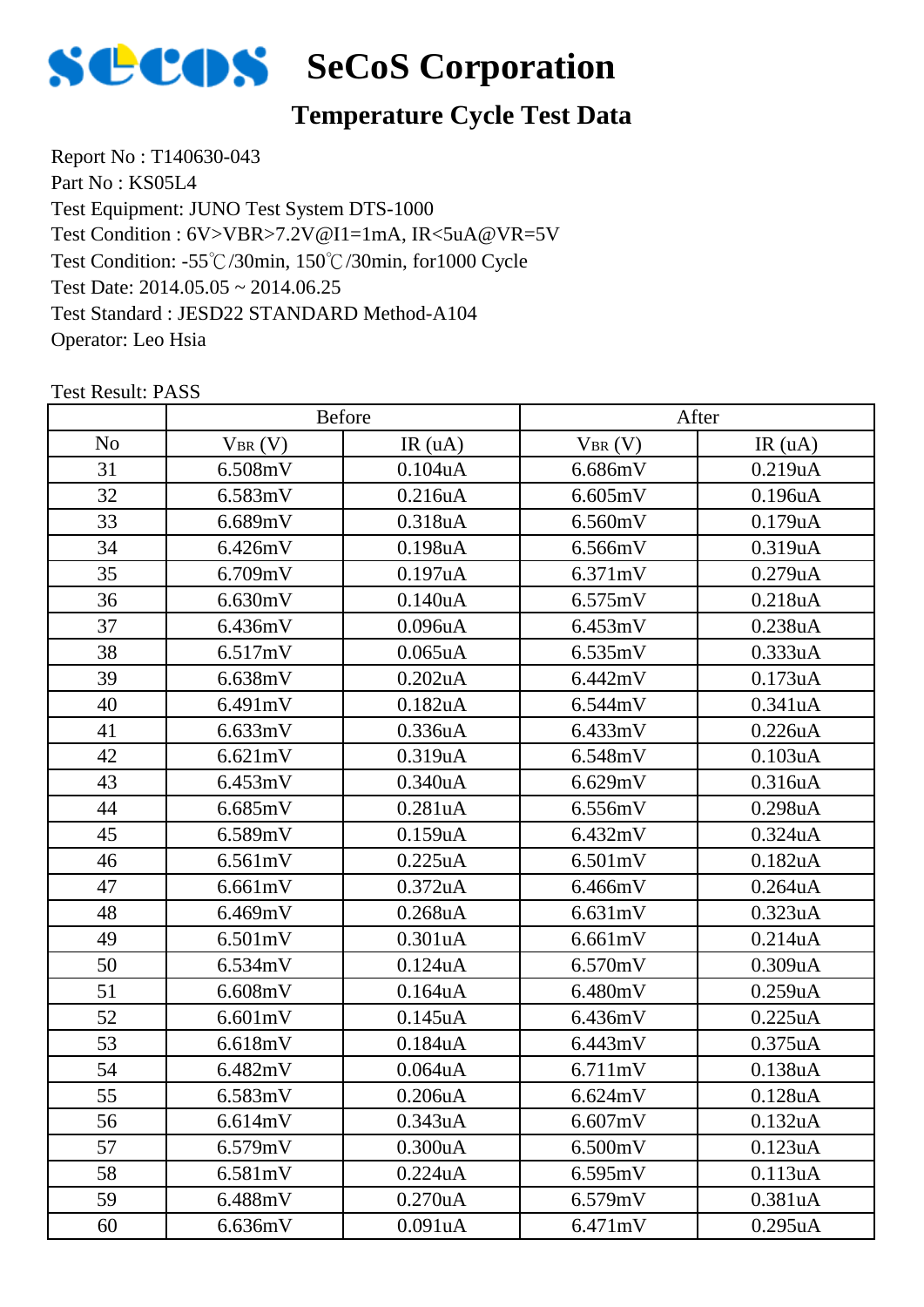

### **Temperature Cycle Test Data**

Report No : T140630-043 Part No : KS05L4 Test Equipment: JUNO Test System DTS-1000 Test Condition: -55℃/30min, 150℃/30min, for1000 Cycle Test Date: 2014.05.05 ~ 2014.06.25 Test Standard : JESD22 STANDARD Method-A104 Operator: Leo Hsia Test Condition : 6V>VBR>7.2V@I1=1mA, IR<5uA@VR=5V

|                | <b>Before</b> |                      | After       |                      |
|----------------|---------------|----------------------|-------------|----------------------|
| N <sub>o</sub> | $V_{BR}(V)$   | IR(uA)               | $V_{BR}(V)$ | IR(uA)               |
| 61             | 6.407mV       | 0.202uA              | 6.495mV     | 0.332uA              |
| 62             | 6.561mV       | 0.262uA              | 6.451mV     | 0.378uA              |
| 63             | 6.473mV       | 0.382uA              | 6.527mV     | 0.281uA              |
| 64             | 6.529mV       | $0.375$ uA           | 6.677mV     | 0.224uA              |
| 65             | 6.600mV       | 0.036uA              | 6.503mV     | 0.063uA              |
| 66             | 6.503mV       | $0.269$ u $A$        | 6.433mV     | 0.357uA              |
| 67             | 6.396mV       | 0.323uA              | 6.501mV     | $0.305$ uA           |
| 68             | 6.632mV       | 0.337uA              | 6.414mV     | 0.118uA              |
| 69             | 6.503mV       | 0.221uA              | 6.569mV     | $0.169$ u $A$        |
| 70             | 6.704mV       | 0.356 <sub>u</sub> A | 6.595mV     | 0.270 <sub>u</sub> A |
| 71             | 6.393mV       | 0.349uA              | 6.390mV     | 0.160uA              |
| 72             | 6.620mV       | 0.235uA              | 6.469mV     | 0.310 <sub>u</sub> A |
| 73             | 6.369mV       | 0.287uA              | 6.544mV     | 0.304 <sub>u</sub> A |
| 74             | 6.558mV       | 0.040 <sub>u</sub> A | 6.646mV     | 0.077uA              |
| 75             | 6.451mV       | 0.126 <sub>u</sub> A | 6.591mV     | 0.081 <sub>u</sub> A |
| 76             | 6.595mV       | 0.073uA              | 6.579mV     | 0.342uA              |
| 77             | 6.629mV       | 0.047uA              | 6.660mV     | 0.218uA              |

Test Result: PASS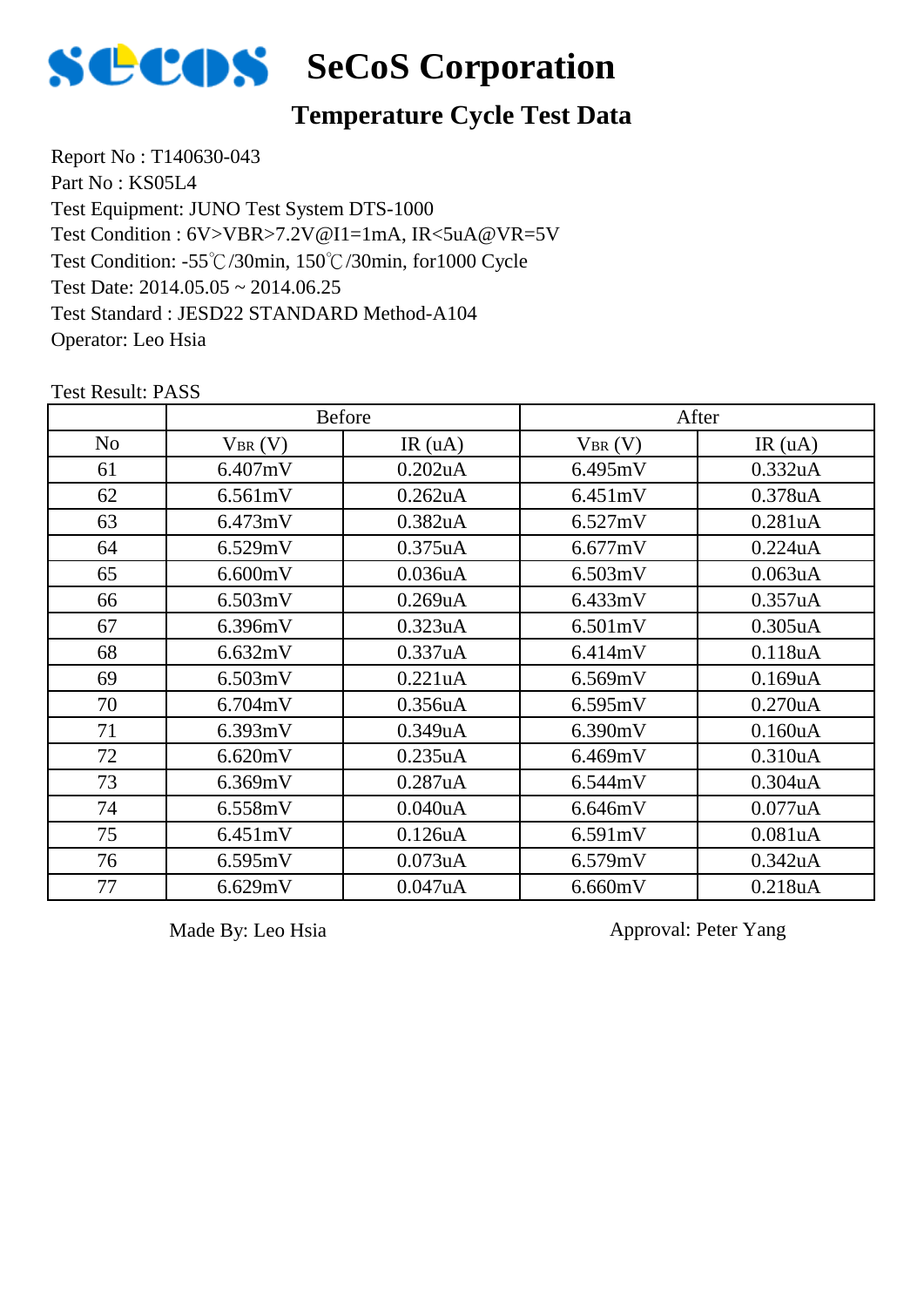

## **High Temperature High Humidity Test Data**

Report No : T140630-043 Part No : KS05L4 Test Equipment: JUNO Test System DTS-1000 Test Condition: 85±2℃, 85±5%RH, 1000Hrs Test Date: 2014.05.11 ~ 2014.06.23 Test Standard : JESD22 STANDARD Method-A101 Operator: Leo Hsia Test Condition : 6V>VBR>7.2V@I1=1mA, IR<5uA@VR=5V

|                | <b>Before</b> |                      | After       |         |
|----------------|---------------|----------------------|-------------|---------|
| N <sub>o</sub> | $V_{BR}(V)$   | IR(uA)               | $V_{BR}(V)$ | IR(uA)  |
| 1              | 6.369mV       | 0.346uA              | 6.422mV     | 0.332uA |
| $\overline{2}$ | 6.699mV       | 0.157uA              | 6.488mV     | 0.122uA |
| 3              | 6.710mV       | 0.226uA              | 6.493mV     | 0.251uA |
| $\overline{4}$ | 6.632mV       | 0.158uA              | 6.565mV     | 0.117uA |
| $\overline{5}$ | 6.687mV       | 0.101uA              | 6.667mV     | 0.338uA |
| 6              | 6.654mV       | $0.096$ u $A$        | 6.496mV     | 0.281uA |
| $\overline{7}$ | 6.402mV       | 0.269uA              | 6.479mV     | 0.351uA |
| 8              | 6.424mV       | 0.378uA              | 6.377mV     | 0.266uA |
| 9              | 6.547mV       | 0.344uA              | 6.605mV     | 0.173uA |
| 10             | 6.559mV       | 0.186uA              | 6.418mV     | 0.216uA |
| 11             | 6.480mV       | $0.208$ u $A$        | 6.422mV     | 0.323uA |
| 12             | 6.525mV       | 0.301uA              | 6.456mV     | 0.139uA |
| 13             | 6.497mV       | 0.149uA              | 6.551mV     | 0.056uA |
| 14             | 6.597mV       | 0.386uA              | 6.655mV     | 0.261uA |
| 15             | 6.720mV       | 0.291uA              | 6.713mV     | 0.194uA |
| 16             | 6.380mV       | 0.245uA              | 6.455mV     | 0.095uA |
| 17             | 6.478mV       | 0.312uA              | 6.546mV     | 0.154uA |
| 18             | 6.665mV       | 0.198uA              | 6.667mV     | 0.378uA |
| 19             | 6.401mV       | 0.361uA              | 6.431mV     | 0.120uA |
| 20             | 6.390mV       | 0.049uA              | 6.491mV     | 0.073uA |
| 21             | 6.486mV       | $0.265$ uA           | 6.433mV     | 0.227uA |
| 22             | 6.368mV       | 0.186uA              | 6.550mV     | 0.213uA |
| 23             | 6.543mV       | 0.214uA              | 6.656mV     | 0.354uA |
| 24             | 6.377mV       | 0.186uA              | 6.462mV     | 0.088uA |
| 25             | 6.463mV       | 0.325uA              | 6.476mV     | 0.325uA |
| 26             | 6.658mV       | 0.164 <sub>u</sub> A | 6.559mV     | 0.233uA |
| 27             | 6.459mV       | 0.106uA              | 6.704mV     | 0.145uA |
| 28             | 6.686mV       | 0.229uA              | 6.485mV     | 0.371uA |
| 29             | 6.542mV       | 0.173uA              | 6.403mV     | 0.127uA |
| 30             | 6.398mV       | 0.332uA              | 6.474mV     | 0.316uA |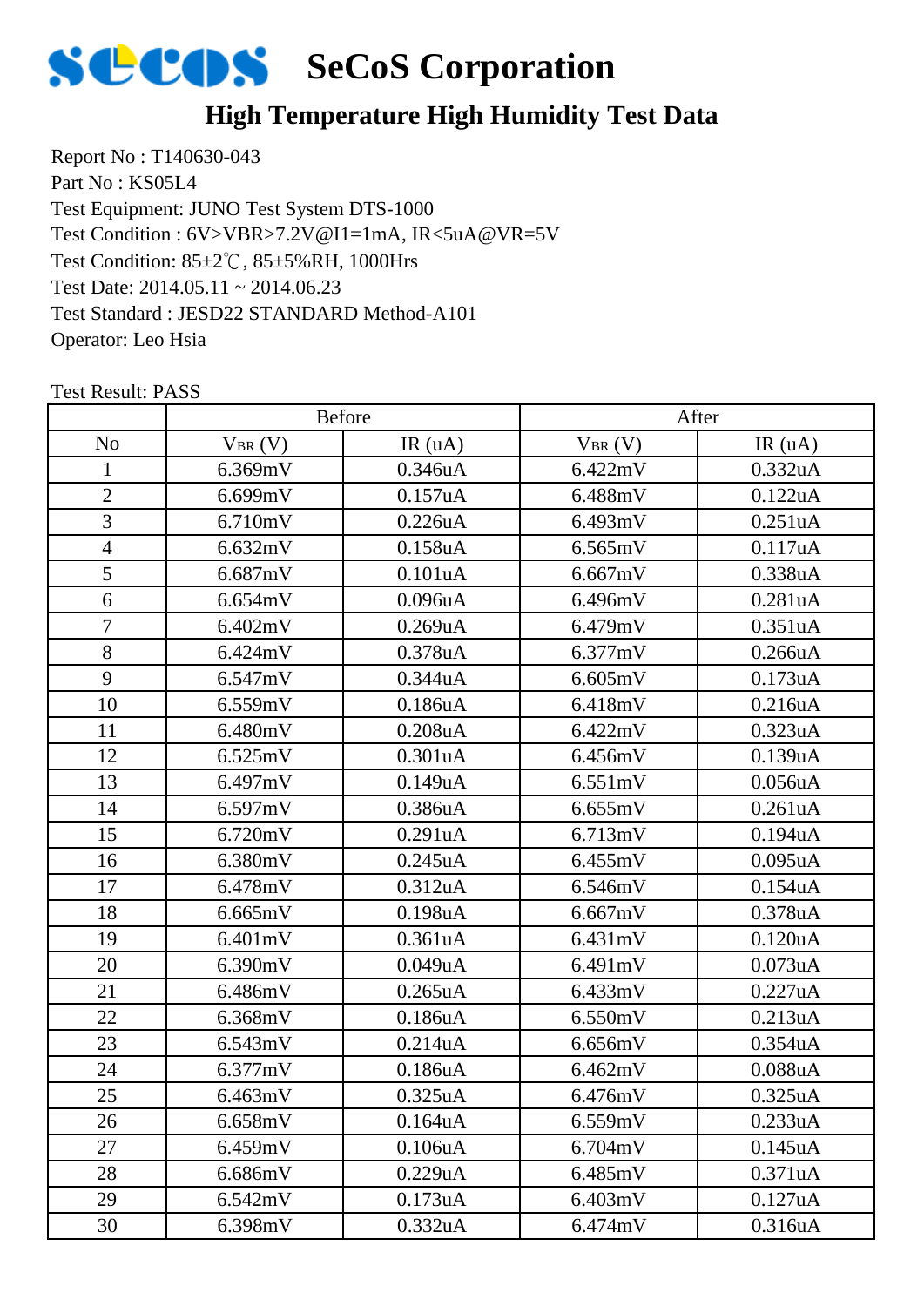

## **High Temperature High Humidity Test Data**

Report No : T140630-043 Part No : KS05L4 Test Equipment: JUNO Test System DTS-1000 Test Condition: 85±2℃, 85±5%RH, 1000Hrs Test Date: 2014.05.11 ~ 2014.06.23 Test Standard : JESD22 STANDARD Method-A101 Operator: Leo Hsia Test Condition : 6V>VBR>7.2V@I1=1mA, IR<5uA@VR=5V

|                |             | Before               |             | After                |  |
|----------------|-------------|----------------------|-------------|----------------------|--|
| N <sub>o</sub> | $V_{BR}(V)$ | IR(uA)               | $V_{BR}(V)$ | IR(uA)               |  |
| 31             | 6.582mV     | 0.141uA              | 6.420mV     | 0.281uA              |  |
| 32             | 6.486mV     | 0.140uA              | 6.371mV     | 0.284uA              |  |
| 33             | 6.606mV     | 0.329uA              | 6.403mV     | 0.371uA              |  |
| 34             | 6.714mV     | 0.367uA              | 6.458mV     | 0.064uA              |  |
| 35             | 6.712mV     | 0.047uA              | 6.668mV     | 0.166uA              |  |
| 36             | 6.536mV     | 0.184uA              | 6.693mV     | $0.105$ uA           |  |
| 37             | 6.557mV     | 0.081uA              | 6.501mV     | 0.258uA              |  |
| 38             | 6.453mV     | 0.243uA              | 6.518mV     | 0.364uA              |  |
| 39             | 6.469mV     | 0.283uA              | 6.426mV     | 0.367uA              |  |
| 40             | 6.555mV     | 0.291uA              | 6.392mV     | 0.276uA              |  |
| 41             | 6.370mV     | $0.254$ uA           | 6.471mV     | $0.199$ u $A$        |  |
| 42             | 6.595mV     | 0.279uA              | 6.482mV     | 0.199uA              |  |
| 43             | 6.569mV     | 0.380uA              | 6.496mV     | 0.218uA              |  |
| 44             | 6.636mV     | 0.256uA              | 6.539mV     | 0.136uA              |  |
| 45             | 6.687mV     | $0.175$ uA           | 6.368mV     | 0.125uA              |  |
| 46             | 6.504mV     | $0.072$ uA           | 6.627mV     | 0.372 <sub>u</sub> A |  |
| 47             | 6.389mV     | 0.232uA              | 6.569mV     | 0.169uA              |  |
| 48             | 6.449mV     | $0.185$ uA           | 6.411mV     | 0.194uA              |  |
| 49             | 6.536mV     | 0.158uA              | 6.400mV     | 0.185uA              |  |
| 50             | 6.484mV     | 0.286uA              | 6.457mV     | 0.195uA              |  |
| 51             | 6.419mV     | 0.049uA              | 6.545mV     | 0.258uA              |  |
| 52             | 6.629mV     | 0.220uA              | 6.420mV     | 0.039uA              |  |
| 53             | 6.434mV     | $0.204$ u $A$        | 6.506mV     | $0.168$ u $A$        |  |
| 54             | 6.704mV     | 0.250uA              | 6.615mV     | 0.087uA              |  |
| 55             | 6.582mV     | 0.195uA              | 6.577mV     | 0.053uA              |  |
| 56             | 6.588mV     | 0.324 <sub>u</sub> A | 6.388mV     | 0.363 <sub>u</sub> A |  |
| 57             | 6.682mV     | 0.122uA              | 6.516mV     | 0.073uA              |  |
| 58             | 6.656mV     | 0.218uA              | 6.510mV     | $0.074$ u $A$        |  |
| 59             | 6.528mV     | 0.080uA              | 6.472mV     | 0.269uA              |  |
| 60             | 6.507mV     | 0.346uA              | 6.635mV     | 0.090uA              |  |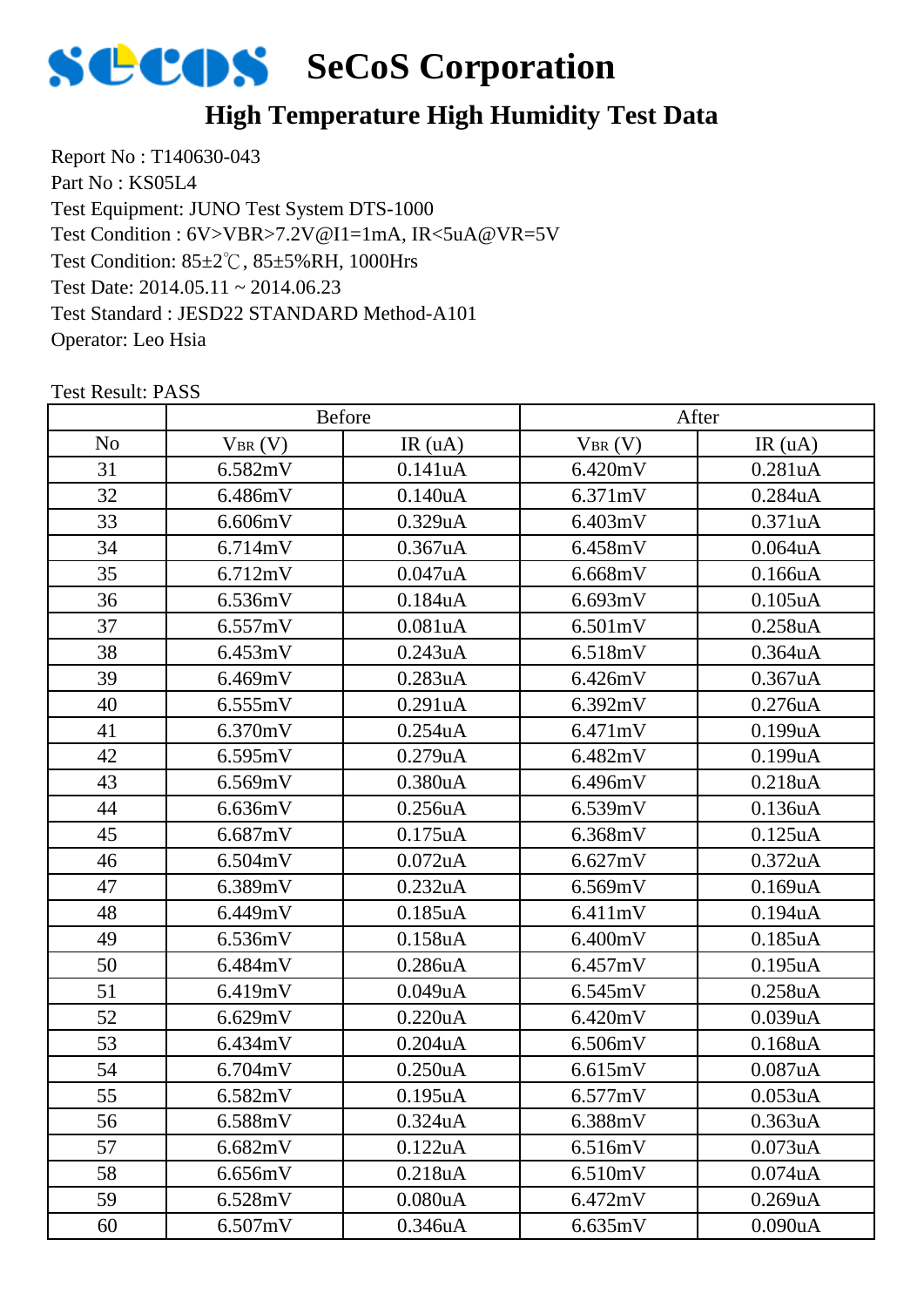

## **High Temperature High Humidity Test Data**

Report No : T140630-043 Part No : KS05L4 Test Equipment: JUNO Test System DTS-1000 Test Condition: 85±2℃, 85±5%RH, 1000Hrs Test Date: 2014.05.11 ~ 2014.06.23 Test Standard : JESD22 STANDARD Method-A101 Operator: Leo Hsia Test Condition : 6V>VBR>7.2V@I1=1mA, IR<5uA@VR=5V

|                |             | <b>Before</b>        |             | After                |
|----------------|-------------|----------------------|-------------|----------------------|
| N <sub>o</sub> | $V_{BR}(V)$ | IR(uA)               | $V_{BR}(V)$ | IR(uA)               |
| 61             | 6.673mV     | 0.134uA              | 6.523mV     | 0.219uA              |
| 62             | 6.539mV     | 0.097uA              | 6.561mV     | 0.157uA              |
| 63             | 6.546mV     | $0.367$ uA           | 6.495mV     | $0.094$ u $A$        |
| 64             | 6.478mV     | 0.048uA              | 6.585mV     | 0.224uA              |
| 65             | 6.427mV     | 0.060uA              | 6.575mV     | 0.321uA              |
| 66             | 6.550mV     | 0.284uA              | 6.530mV     | 0.239uA              |
| 67             | 6.507mV     | 0.378uA              | 6.477mV     | 0.251 <sub>u</sub> A |
| 68             | 6.461mV     | 0.361 <sub>u</sub> A | 6.543mV     | 0.131uA              |
| 69             | 6.632mV     | 0.186 <sub>u</sub> A | 6.375mV     | 0.323uA              |
| 70             | 6.377mV     | 0.049uA              | 6.597mV     | 0.293uA              |
| 71             | 6.415mV     | 0.137uA              | 6.406mV     | 0.181uA              |
| 72             | 6.644mV     | 0.047uA              | 6.508mV     | 0.155uA              |
| 73             | 6.704mV     | 0.327uA              | 6.526mV     | 0.311uA              |
| 74             | 6.638mV     | 0.138uA              | 6.376mV     | 0.303uA              |
| 75             | 6.586mV     | 0.199uA              | 6.417mV     | 0.127uA              |
| 76             | 6.418mV     | 0.080 <sub>u</sub> A | 6.710mV     | 0.336uA              |
| 77             | 6.568mV     | 0.333uA              | 6.715mV     | 0.361 <sub>u</sub> A |

Test Result: PASS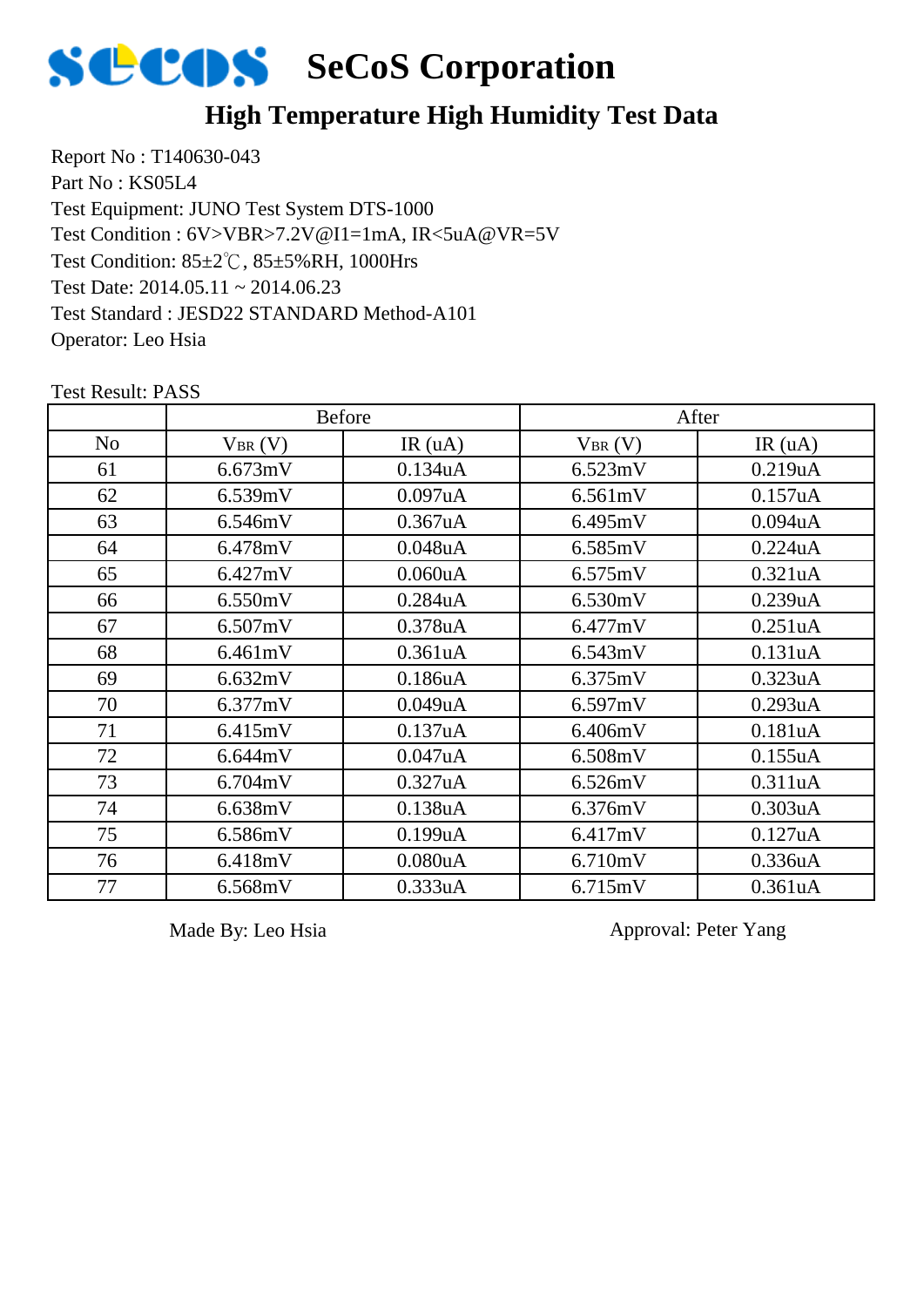

## **High Temper High Humidity Reverse Bies Test Data**

Report No : T140630-043 Part No : KS05L4 Test Equipment: JUNO Test System DTS-1000 Test Condition: 85±2℃, 85±5%RH, 1000Hrs Test Date: 2014.05.11 ~ 2014.06.23 Test Standard : JESD22 STANDARD Method-A101 Operator: Leo Hsia Test Condition : 6V>VBR>7.2V@I1=1mA, IR<5uA@VR=5V

|                |             | <b>Before</b> |             | After      |  |
|----------------|-------------|---------------|-------------|------------|--|
| N <sub>o</sub> | $V_{BR}(V)$ | IR(uA)        | $V_{BR}(V)$ | IR(uA)     |  |
| 1              | 6.520mV     | 0.348uA       | 6.468mV     | 0.054uA    |  |
| $\overline{2}$ | 6.458mV     | 0.348uA       | 6.557mV     | 0.291uA    |  |
| 3              | 6.463mV     | 0.276uA       | 6.390mV     | $0.075$ uA |  |
| $\overline{4}$ | 6.576mV     | 0.261uA       | 6.397mV     | 0.267uA    |  |
| 5              | 6.672mV     | 0.222uA       | 6.416mV     | 0.142uA    |  |
| 6              | 6.585mV     | 0.317uA       | 6.448mV     | 0.094uA    |  |
| $\tau$         | 6.616mV     | 0.340uA       | 6.467mV     | 0.147uA    |  |
| 8              | 6.486mV     | 0.292uA       | 6.688mV     | 0.114uA    |  |
| 9              | 6.575mV     | 0.172uA       | 6.543mV     | 0.280uA    |  |
| 10             | 6.393mV     | 0.187uA       | 6.462mV     | 0.210uA    |  |
| 11             | 6.535mV     | 0.216uA       | 6.671mV     | 0.225uA    |  |
| 12             | 6.405mV     | $0.208$ u $A$ | 6.610mV     | 0.064uA    |  |
| 13             | 6.642mV     | 0.364uA       | 6.436mV     | 0.096uA    |  |
| 14             | 6.601mV     | 0.192uA       | 6.440mV     | 0.154uA    |  |
| 15             | 6.643mV     | 0.200uA       | 6.465mV     | 0.353uA    |  |
| 16             | 6.684mV     | 0.282uA       | 6.387mV     | 0.135uA    |  |
| 17             | 6.563mV     | 0.247uA       | 6.597mV     | 0.194uA    |  |
| 18             | 6.541mV     | 0.218uA       | 6.549mV     | 0.144uA    |  |
| 19             | 6.669mV     | 0.134uA       | 6.598mV     | 0.080uA    |  |
| 20             | 6.551mV     | 0.111uA       | 6.462mV     | 0.114uA    |  |
| 21             | 6.590mV     | 0.346uA       | 6.412mV     | 0.297uA    |  |
| 22             | 6.649mV     | 0.053uA       | 6.474mV     | 0.332uA    |  |
| 23             | 6.511mV     | 0.243uA       | 6.432mV     | 0.231uA    |  |
| 24             | 6.425mV     | 0.180uA       | 6.385mV     | 0.355uA    |  |
| 25             | 6.391mV     | 0.219uA       | 6.387mV     | 0.346uA    |  |
| 26             | 6.661mV     | 0.047uA       | 6.447mV     | 0.279uA    |  |
| 27             | 6.710mV     | 0.304uA       | 6.455mV     | 0.387uA    |  |
| 28             | 6.535mV     | 0.258uA       | 6.384mV     | 0.260uA    |  |
| 29             | 6.393mV     | 0.261uA       | 6.471mV     | 0.275uA    |  |
| 30             | 6.366mV     | 0.125uA       | 6.444mV     | 0.156uA    |  |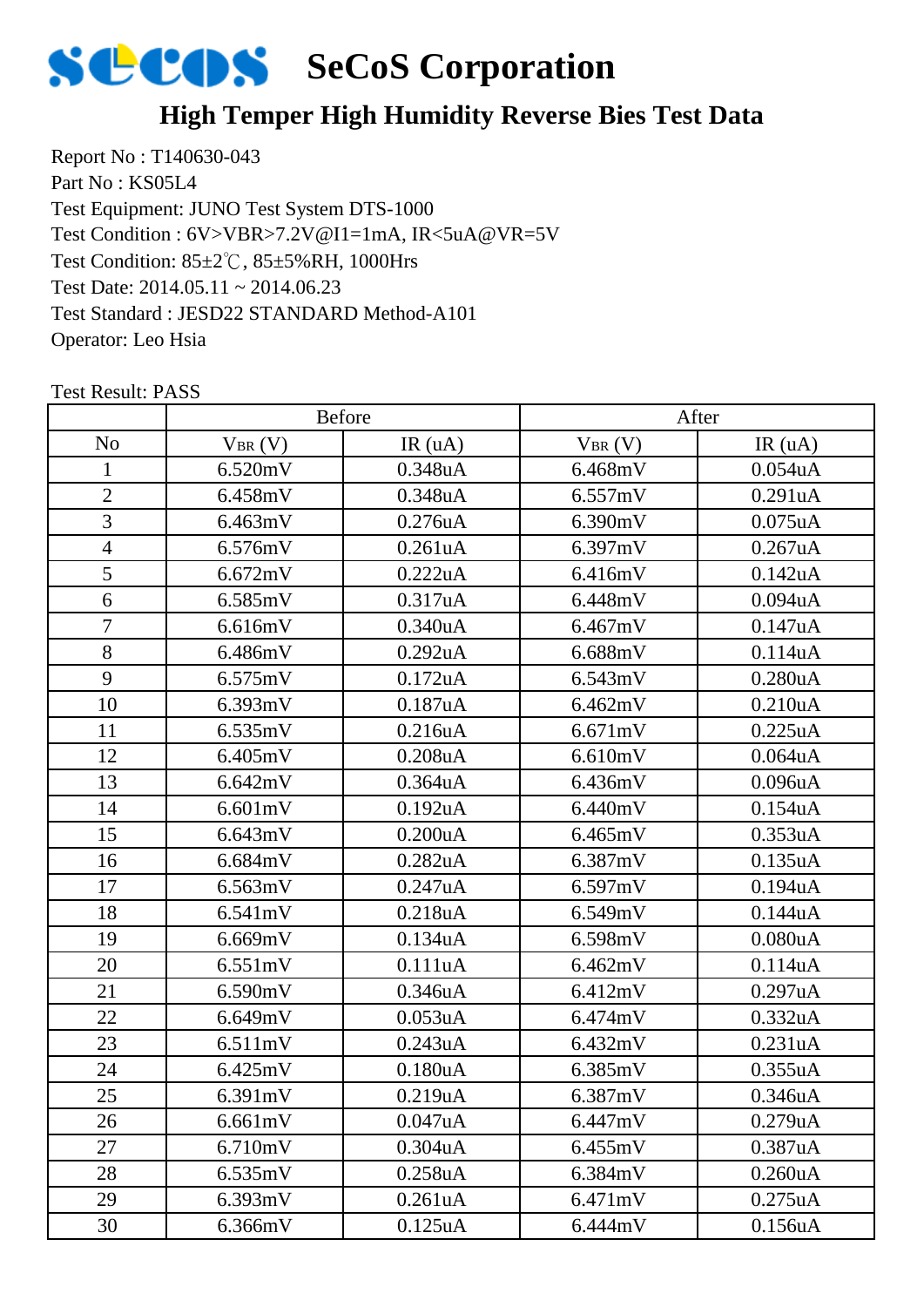

## **High Temper High Humidity Reverse Bies Test Data**

Report No : T140630-043 Part No : KS05L4 Test Equipment: JUNO Test System DTS-1000 Test Condition: 85±2℃, 85±5%RH, 1000Hrs Test Date: 2014.05.11 ~ 2014.06.23 Test Standard : JESD22 STANDARD Method-A101 Operator: Leo Hsia Test Condition : 6V>VBR>7.2V@I1=1mA, IR<5uA@VR=5V

|                | <b>Before</b> |                      | After       |            |
|----------------|---------------|----------------------|-------------|------------|
| N <sub>o</sub> | $V_{BR}(V)$   | IR(uA)               | $V_{BR}(V)$ | IR(uA)     |
| 31             | 6.657mV       | 0.345uA              | 6.400mV     | 0.128uA    |
| 32             | 6.578mV       | 0.284uA              | 6.523mV     | 0.133uA    |
| 33             | 6.466mV       | 0.357uA              | 6.476mV     | 0.311uA    |
| 34             | 6.534mV       | 0.130uA              | 6.662mV     | 0.063uA    |
| 35             | 6.554mV       | $0.205$ uA           | 6.634mV     | 0.311uA    |
| 36             | 6.597mV       | 0.382uA              | 6.648mV     | 0.172uA    |
| 37             | 6.646mV       | 0.308uA              | 6.599mV     | 0.380uA    |
| 38             | 6.646mV       | 0.313uA              | 6.632mV     | 0.288uA    |
| 39             | 6.422mV       | 0.048uA              | 6.641mV     | 0.053uA    |
| 40             | 6.371mV       | 0.260 <sub>u</sub> A | 6.397mV     | $0.085$ uA |
| 41             | 6.530mV       | $0.077$ uA           | 6.418mV     | 0.351uA    |
| 42             | 6.456mV       | 0.190uA              | 6.502mV     | 0.212uA    |
| 43             | 6.603mV       | 0.223uA              | 6.706mV     | 0.192uA    |
| 44             | 6.646mV       | 0.378uA              | 6.620mV     | 0.071uA    |
| 45             | 6.594mV       | 0.071uA              | 6.681mV     | 0.287uA    |
| 46             | 6.520mV       | 0.084uA              | 6.398mV     | 0.284uA    |
| 47             | 6.457mV       | 0.376uA              | 6.513mV     | 0.349uA    |
| 48             | 6.445mV       | 0.232uA              | 6.697mV     | 0.157uA    |
| 49             | 6.456mV       | 0.083uA              | 6.552mV     | 0.112uA    |
| 50             | 6.510mV       | 0.339uA              | 6.515mV     | 0.250uA    |
| 51             | 6.640mV       | 0.366uA              | 6.373mV     | 0.209uA    |
| 52             | 6.509mV       | 0.277uA              | 6.683mV     | 0.370uA    |
| 53             | 6.649mV       | 0.248uA              | 6.389mV     | 0.341uA    |
| 54             | 6.560mV       | 0.364uA              | 6.699mV     | 0.064uA    |
| 55             | 6.420mV       | 0.341uA              | 6.416mV     | 0.309uA    |
| 56             | 6.536mV       | 0.217uA              | 6.497mV     | 0.337uA    |
| 57             | 6.499mV       | 0.184uA              | 6.635mV     | 0.348uA    |
| 58             | 6.572mV       | 0.094uA              | 6.485mV     | 0.078uA    |
| 59             | 6.409mV       | 0.039uA              | 6.593mV     | 0.334uA    |
| 60             | 6.643mV       | 0.273uA              | 6.605mV     | 0.273uA    |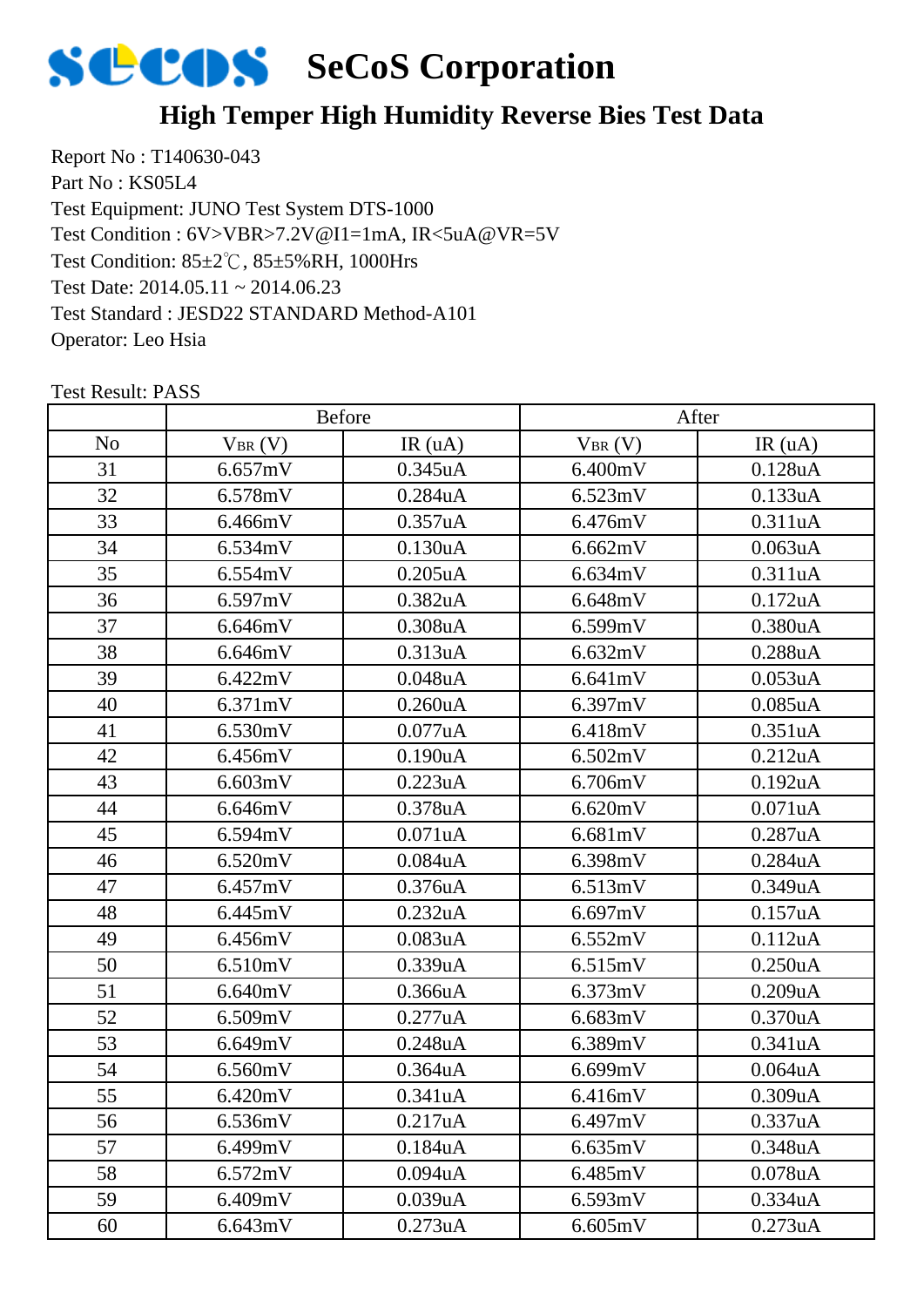

### **High Temper High Humidity Reverse Bies Test Data**

Report No : T140630-043 Part No : KS05L4 Test Equipment: JUNO Test System DTS-1000 Test Condition: 85±2℃, 85±5%RH, 1000Hrs Test Date: 2014.05.11 ~ 2014.06.23 Test Standard : JESD22 STANDARD Method-A101 Operator: Leo Hsia Test Condition : 6V>VBR>7.2V@I1=1mA, IR<5uA@VR=5V

|                | <b>Before</b> |                      | After       |                      |  |
|----------------|---------------|----------------------|-------------|----------------------|--|
| N <sub>o</sub> | $V_{BR}(V)$   | IR(uA)               | $V_{BR}(V)$ | IR(uA)               |  |
| 61             | 6.672mV       | 0.138uA              | 6.399mV     | 0.349uA              |  |
| 62             | 6.636mV       | 0.263uA              | 6.556mV     | $0.275$ uA           |  |
| 63             | 6.590mV       | $0.064$ u $A$        | 6.660mV     | 0.289uA              |  |
| 64             | 6.611mV       | 0.319uA              | 6.601mV     | 0.349uA              |  |
| 65             | 6.684mV       | 0.098 <sub>u</sub> A | 6.488mV     | 0.131uA              |  |
| 66             | 6.599mV       | 0.112uA              | 6.589mV     | 0.158uA              |  |
| 67             | 6.668mV       | 0.266uA              | 6.492mV     | $0.385$ uA           |  |
| 68             | 6.550mV       | 0.083uA              | 6.704mV     | 0.288uA              |  |
| 69             | 6.477mV       | 0.293uA              | 6.543mV     | 0.332uA              |  |
| 70             | 6.709mV       | $0.064$ u $A$        | 6.438mV     | 0.114uA              |  |
| 71             | 6.629mV       | $0.075$ uA           | 6.365mV     | $0.204$ u $A$        |  |
| 72             | 6.481mV       | $0.072$ uA           | 6.519mV     | $0.165$ uA           |  |
| 73             | 6.638mV       | $0.324$ uA           | 6.656mV     | 0.320 <sub>u</sub> A |  |
| 74             | 6.558mV       | 0.131uA              | 6.599mV     | 0.352 <sub>u</sub> A |  |
| 75             | 6.498mV       | 0.382 <sub>u</sub> A | 6.587mV     | 0.313uA              |  |
| 76             | 6.371mV       | 0.279uA              | 6.596mV     | 0.301uA              |  |
| 77             | 6.591mV       | 0.124uA              | 6.425mV     | 0.256uA              |  |

Test Result: PASS